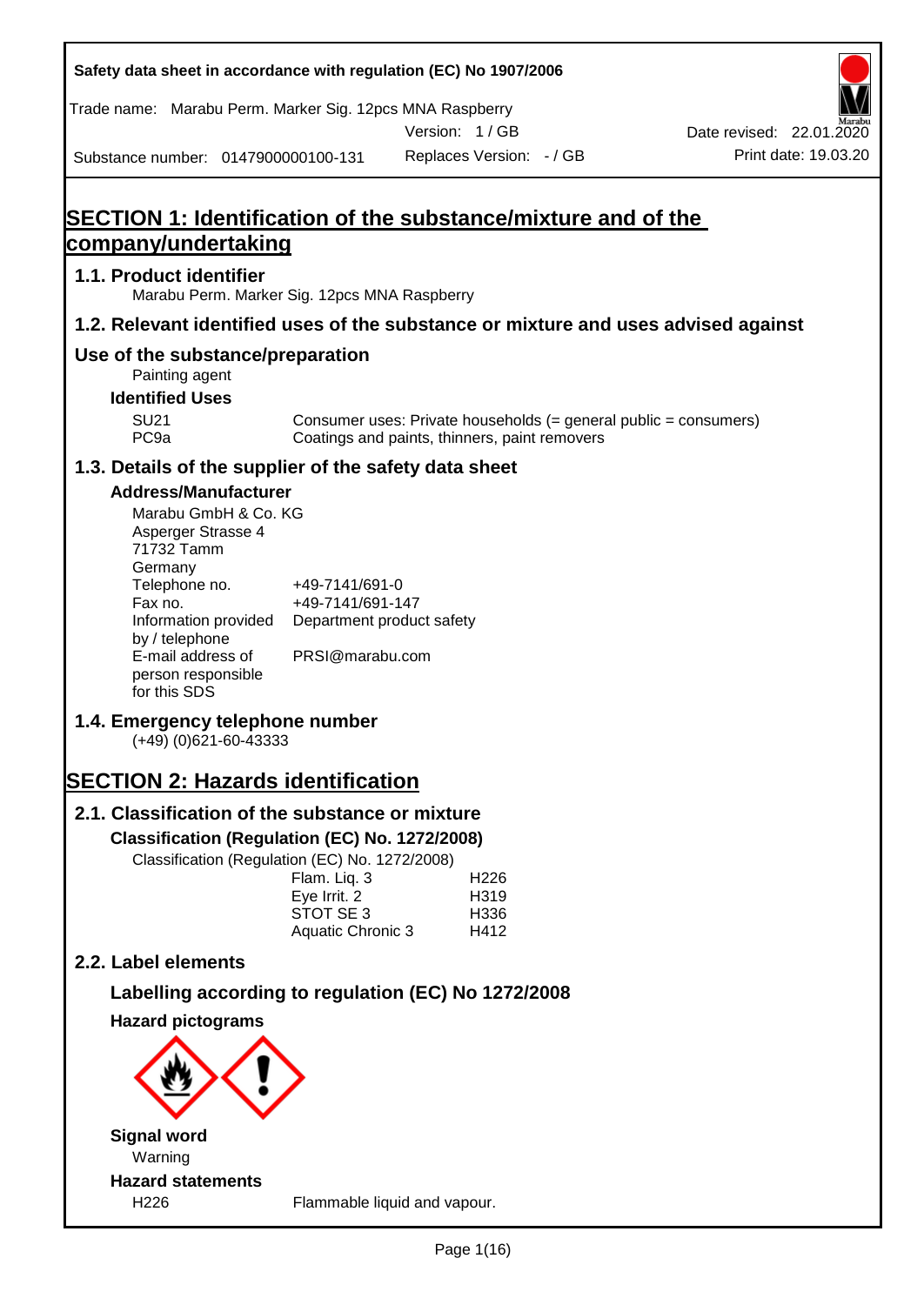| Safety data sheet in accordance with regulation (EC) No 1907/2006               |                                                       |               |                          |                          |      |                                                                                  |
|---------------------------------------------------------------------------------|-------------------------------------------------------|---------------|--------------------------|--------------------------|------|----------------------------------------------------------------------------------|
| Trade name: Marabu Perm. Marker Sig. 12pcs MNA Raspberry                        |                                                       | Version: 1/GB |                          |                          |      | Date revised: 22.01.2020                                                         |
| Substance number: 0147900000100-131                                             |                                                       |               |                          | Replaces Version: - / GB |      | Print date: 19.03.20                                                             |
| H319                                                                            | Causes serious eye irritation.                        |               |                          |                          |      |                                                                                  |
| H336                                                                            | May cause drowsiness or dizziness.                    |               |                          |                          |      |                                                                                  |
| H412                                                                            | Harmful to aquatic life with long lasting effects.    |               |                          |                          |      |                                                                                  |
| <b>Precautionary statements</b>                                                 |                                                       |               |                          |                          |      |                                                                                  |
| P101                                                                            |                                                       |               |                          |                          |      | If medical advice is needed, have product container or label at hand.            |
| P <sub>102</sub>                                                                | Keep out of reach of children.                        |               |                          |                          |      |                                                                                  |
| P210                                                                            | sources. No smoking.                                  |               |                          |                          |      | Keep away from heat, hot surfaces, sparks, open flames and other ignition        |
| P264.1                                                                          | Wash hands thoroughly after handling.                 |               |                          |                          |      |                                                                                  |
| P271                                                                            | Use only outdoors or in a well-ventilated area.       |               |                          |                          |      |                                                                                  |
| P280                                                                            |                                                       |               |                          |                          |      | Wear protective gloves / protective clothing / eye protection / face protection. |
| P305+P351+P338                                                                  | lenses, if present and easy to do. Continue rinsing.  |               |                          |                          |      | IF IN EYES: Rinse cautiously with water for several minutes. Remove contact      |
| P405                                                                            | Store locked up.                                      |               |                          |                          |      |                                                                                  |
| P501.9                                                                          | Dispose of contents / container as problematic waste. |               |                          |                          |      |                                                                                  |
| Hazardous component(s) to be indicated on label (Regulation (EC) No. 1272/2008) |                                                       |               |                          |                          |      |                                                                                  |
| contains                                                                        | 1-Methoxy-2-propanol                                  |               |                          |                          |      |                                                                                  |
| 2.3. Other hazards<br>No special hazards have to be mentioned.                  |                                                       |               |                          |                          |      |                                                                                  |
|                                                                                 |                                                       |               |                          |                          |      |                                                                                  |
| <b>SECTION 3: Composition/information on ingredients</b>                        |                                                       |               |                          |                          |      |                                                                                  |
| 3.2. Mixtures<br><b>Hazardous ingredients</b>                                   |                                                       |               |                          |                          |      |                                                                                  |
|                                                                                 |                                                       |               |                          |                          |      |                                                                                  |
| <b>Ethanol</b>                                                                  |                                                       |               |                          |                          |      |                                                                                  |
| CAS No.<br>EINECS no.                                                           | 64-17-5<br>200-578-6                                  |               |                          |                          |      |                                                                                  |
| Registration no.                                                                | 01-2119457610-43                                      |               |                          |                          |      |                                                                                  |
| Concentration                                                                   |                                                       | 25            |                          | 50                       | %    |                                                                                  |
| Classification (Regulation (EC) No. 1272/2008)                                  |                                                       |               |                          |                          |      |                                                                                  |
|                                                                                 | Flam. Liq. 2<br>Eye Irrit. 2                          |               | H <sub>225</sub><br>H319 |                          |      |                                                                                  |
| Concentration limits (Regulation (EC) No. 1272/2008)                            |                                                       |               |                          |                          |      |                                                                                  |
|                                                                                 | Eye Irrit. 2                                          | H319          |                          | $>= 50 %$                |      |                                                                                  |
| 1-Methoxy-2-propanol                                                            |                                                       |               |                          |                          |      |                                                                                  |
| CAS No.                                                                         | 107-98-2                                              |               |                          |                          |      |                                                                                  |
| EINECS no.                                                                      | 203-539-1                                             |               |                          |                          |      |                                                                                  |
| Registration no.                                                                | 01-2119457435-35                                      |               |                          |                          |      |                                                                                  |
| Concentration                                                                   | $>=$                                                  | 25            | $\,<\,$                  | 50                       | %    |                                                                                  |
|                                                                                 |                                                       |               |                          |                          |      |                                                                                  |
| Classification (Regulation (EC) No. 1272/2008)                                  | STOT SE 3                                             |               | H336                     |                          |      |                                                                                  |
|                                                                                 | Flam. Liq. 3                                          |               | H <sub>226</sub>         |                          |      |                                                                                  |
|                                                                                 |                                                       |               |                          |                          |      |                                                                                  |
| <b>Benzyl alcohol</b>                                                           |                                                       |               |                          |                          |      |                                                                                  |
| CAS No.                                                                         | 100-51-6                                              |               |                          |                          |      |                                                                                  |
| EINECS no.                                                                      | 202-859-9                                             |               |                          |                          |      |                                                                                  |
| Registration no.                                                                | 01-2119492630-38                                      |               |                          |                          |      |                                                                                  |
| Concentration                                                                   | $>=$                                                  | 1             | $\prec$                  | 10                       | $\%$ |                                                                                  |
|                                                                                 |                                                       |               |                          |                          |      |                                                                                  |
| Classification (Regulation (EC) No. 1272/2008)                                  |                                                       |               |                          |                          |      |                                                                                  |
|                                                                                 | Acute Tox. 4                                          |               | H332                     |                          |      |                                                                                  |
|                                                                                 |                                                       |               |                          |                          |      |                                                                                  |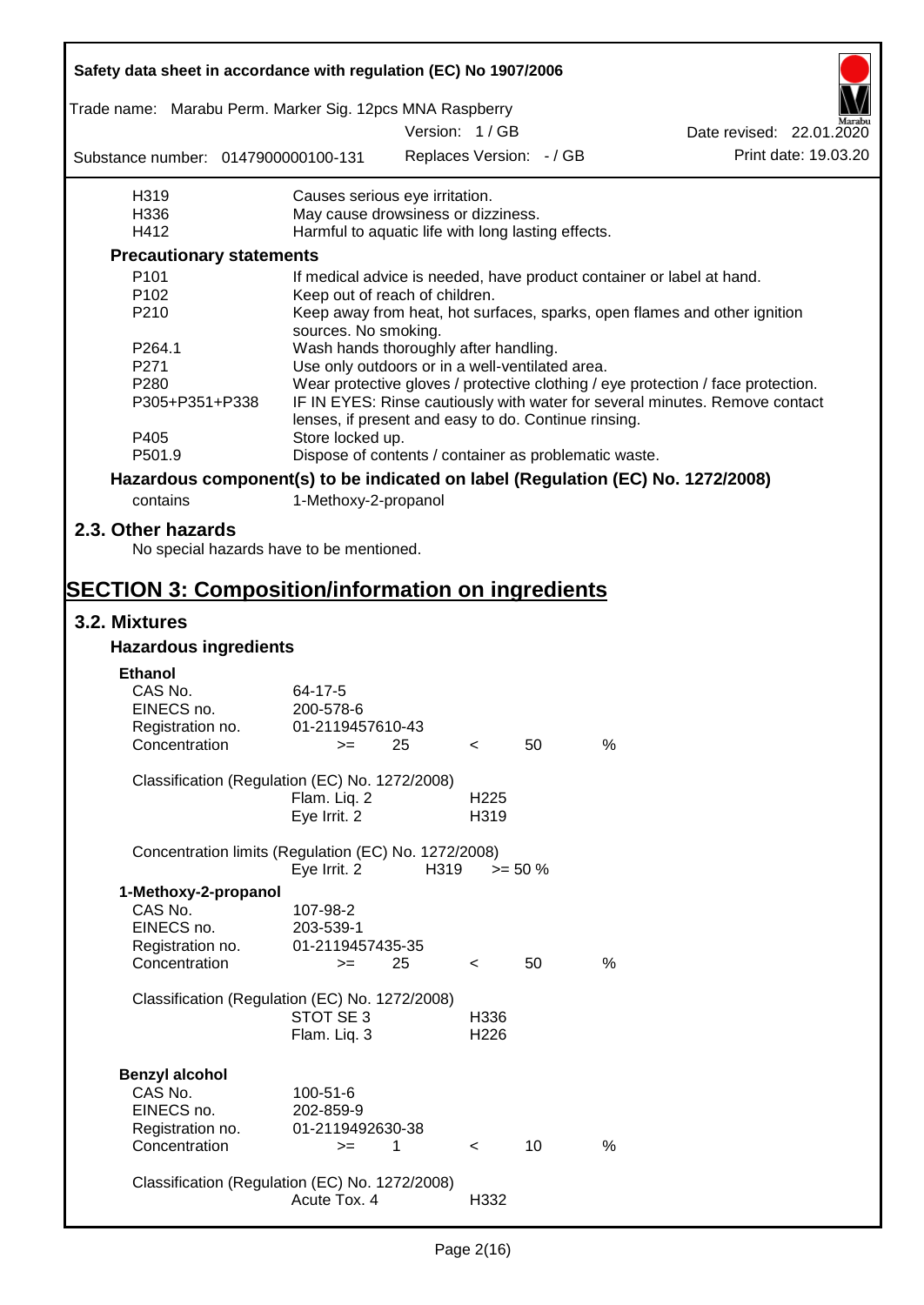|               | Safety data sheet in accordance with regulation (EC) No 1907/2006       |               |                          |    |      |                          |                      |
|---------------|-------------------------------------------------------------------------|---------------|--------------------------|----|------|--------------------------|----------------------|
| Trade name:   | Marabu Perm. Marker Sig. 12pcs MNA Raspberry                            |               |                          |    |      |                          | Marabu               |
|               |                                                                         | Version: 1/GB |                          |    |      | Date revised: 22.01.2020 |                      |
|               | Substance number: 0147900000100-131                                     |               | Replaces Version: - / GB |    |      |                          | Print date: 19.03.20 |
|               | Acute Tox. 4                                                            |               | H302                     |    |      |                          |                      |
|               | Eye Irrit. 2                                                            |               | H <sub>3</sub> 19        |    |      |                          |                      |
|               | 3',6'-bis(diethylamino)spiro[isobenzofuran-1(3H),9'-[9H]xanthene]-3-one |               |                          |    |      |                          |                      |
| CAS No.       | 509-34-2                                                                |               |                          |    |      |                          |                      |
| EINECS no.    | 208-096-8                                                               |               |                          |    |      |                          |                      |
| Concentration | $>=$                                                                    | 2,5           | $\lt$                    | 10 | $\%$ |                          |                      |
|               | Classification (Regulation (EC) No. 1272/2008)                          |               |                          |    |      |                          |                      |
|               | Acute Tox. 4                                                            |               | H <sub>302</sub>         |    |      |                          |                      |
|               | Eye Irrit. 2                                                            |               | H <sub>3</sub> 19        |    |      |                          |                      |
|               | Aquatic Chronic 2                                                       |               | H411                     |    |      |                          |                      |

# **SECTION 4: First aid measures**

## **4.1. Description of first aid measures**

#### **General information**

In all cases of doubt, or when symptoms persist, seek medical attention. Never give anything by mouth to an unconscious person. If unconscious place in recovery position and seek medical advice.

#### **After inhalation**

Remove to fresh air, keep patient warm and at rest. If breathing is irregular or stopped, administer artificial respiration.

#### **After skin contact**

Remove contaminated clothing. Wash skin thoroughly with soap and water or use recognised skin cleanser. Do NOT use solvents or thinners.

#### **After eye contact**

Remove contact lenses, irrigate copiously with clean, fresh water, holding the eyelids apart for at least 10 minutes and seek immediate medical advice.

#### **After ingestion**

If accidentally swallowed rinse the mouth with plenty of water (only if the person is conscious) and obtain immediate medical attention. Keep at rest. Do NOT induce vomiting.

## **4.2. Most important symptoms and effects, both acute and delayed**

Until now no symptoms known so far.

## **4.3. Indication of any immediate medical attention and special treatment needed**

## **Hints for the physician / treatment**

Treat symptomatically

# **SECTION 5: Firefighting measures**

## **5.1. Extinguishing media**

## **Suitable extinguishing media**

Recommended: alcohol resistant foam, CO2, powders, water spray/mist, Not be used for safety reasons: water *iet* 

## **5.2. Special hazards arising from the substance or mixture**

In the event of fire the following can be released: Carbon monoxide (CO); Carbon dioxide (CO2); dense black smoke; Nitrogen oxides (NOx); Sulphur oxides; Hydrogen chloride (HCl)

## **5.3. Advice for firefighters**

## **Special protective equipment for fire-fighting**

Cool closed containers exposed to fire with water. Do not allow run-off from fire fighting to enter drains or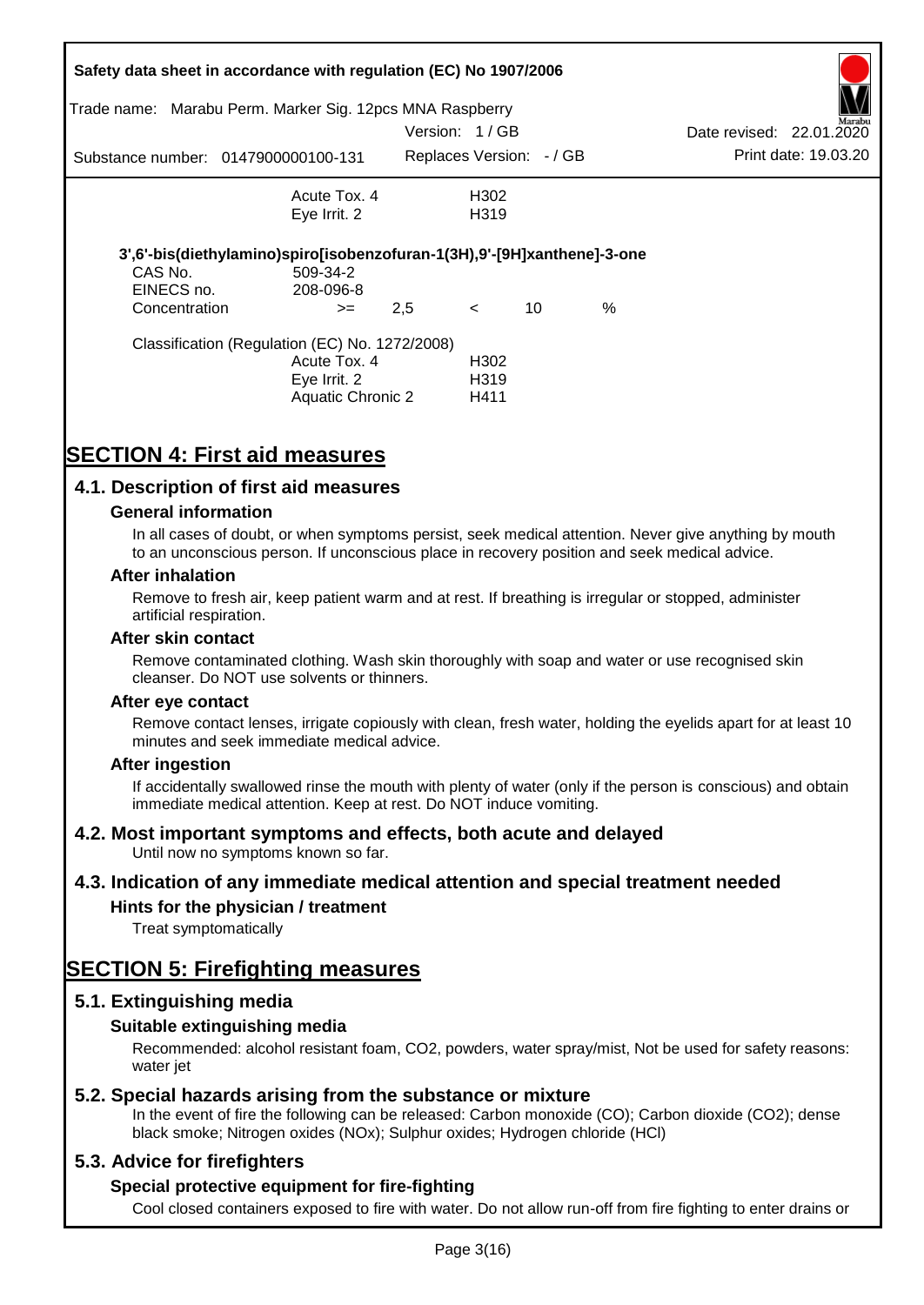Trade name: Marabu Perm. Marker Sig. 12pcs MNA Raspberry

Version: 1 / GB

Replaces Version: - / GB Print date: 19.03.20 Date revised: 22.01.

Substance number: 0147900000100-131

water courses.

# **SECTION 6: Accidental release measures**

## **6.1. Personal precautions, protective equipment and emergency procedures**

Exclude sources of ignition and ventilate the area. Avoid breathing vapours. Refer to protective measures listed in Sections 7 and 8.

## **6.2. Environmental precautions**

Do not allow to enter drains or waterways. If the product contaminates lakes, rivers or sewage, inform appropriate authorities in accordance with local regulations.

#### **6.3. Methods and material for containment and cleaning up**

Contain and collect spillage with non-combustible absorbent materials, e.g. sand, earth, vermiculite, diatomaceous earth and place in container for disposal according to local regulations (see section 13). Clean preferably with a detergent - avoid use of solvents.

#### **6.4. Reference to other sections**

Information regarding Safe handling, see Section 7. Information regarding personal protective measures, see Section 8. Information regarding waste disposal, see Section 13.

# **SECTION 7: Handling and storage**

## **7.1. Precautions for safe handling**

#### **Advice on safe handling**

Prevent the creation of flammable or explosive concentrations of vapour in air and avoid vapour concentration higher than the occupational exposure limits. In addition, the product should only be used in areas from which all naked lights and other sources of ignition have been excluded. Electrical equipment should be protected to the appropriate standard. Mixture may charge electrostatically: always use earthing leads when transferring from one container to another. Operators should wear anti-static footwear and clothing and floors should be of the conducting type. Isolate from sources of heat, sparks and open flame. No sparking tools should be used. Avoid skin and eye contact. Avoid the inhalation of particulates and spray mist arising from the application of this mixture. Smoking, eating and drinking shall be prohibited in application area. For personal protection see Section 8. Never use pressure to empty: container is not a pressure vessel. Always keep in containers of same material as the original one. Comply with the health and safety at work laws. Do not allow to enter drains or water courses.

#### **Advice on protection against fire and explosion**

Vapours are heavier than air and may spread along floors. Vapours may form explosive mixtures with air.

### **Classification of fires / temperature class / Ignition group / Dust explosion class**

| Classification of fires | B (Combustible liquid substances) |
|-------------------------|-----------------------------------|
| Temperature class       | T3                                |

## **7.2. Conditions for safe storage, including any incompatibilities**

#### **Requirements for storage rooms and vessels**

Electrical installations/working materials must comply with the local applied technological safety standards. Storage rooms in which filling operations take place must have a conducting floor. Store in accordance with national regulation

#### **Hints on storage assembly**

Store away from oxidising agents, from strongly alkaline and strongly acid materials.

## **Further information on storage conditions**

Observe label precautions. Store between 15 and 30 °C in a dry, well ventilated place away from sources of heat and direct sunlight. Keep container tightly closed. Keep away from sources of ignition. No smoking. Prevent unauthorised access. Containers which are opened must be carefully resealed and kept upright to prevent leakage.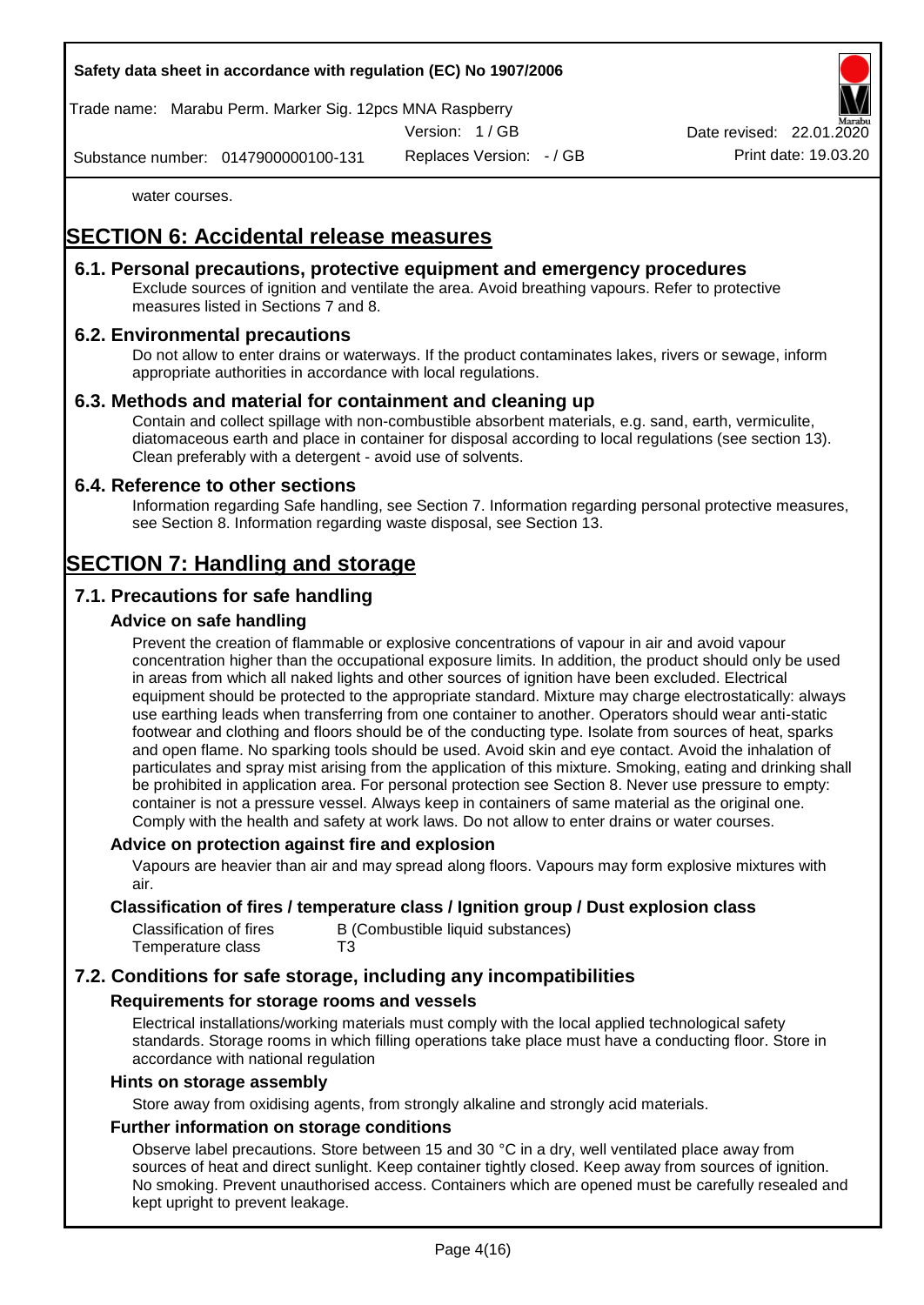| Safety data sheet in accordance with regulation (EC) No 1907/2006                                      |             |                                |      |                   |                          |
|--------------------------------------------------------------------------------------------------------|-------------|--------------------------------|------|-------------------|--------------------------|
| Trade name: Marabu Perm. Marker Sig. 12pcs MNA Raspberry                                               |             | Version: 1/GB                  |      |                   | Date revised: 22.01.2020 |
| Substance number: 0147900000100-131                                                                    |             | Replaces Version: - / GB       |      |                   | Print date: 19.03.20     |
| 7.3. Specific end use(s)<br>Painting agent<br><u> SECTION 8: Exposure controls/personal protection</u> |             |                                |      |                   |                          |
| 8.1. Control parameters                                                                                |             |                                |      |                   |                          |
| <b>Exposure limit values</b>                                                                           |             |                                |      |                   |                          |
| <b>Ethanol</b>                                                                                         |             |                                |      |                   |                          |
| List                                                                                                   | <b>EH40</b> |                                |      |                   |                          |
| <b>Type</b>                                                                                            | <b>WEL</b>  |                                |      |                   |                          |
| Value                                                                                                  | 1920        | mg/m <sup>3</sup>              | 1000 | ppm(V)            |                          |
| <b>Status: 2011</b>                                                                                    |             |                                |      |                   |                          |
| 1-Methoxy-2-propanol                                                                                   |             |                                |      |                   |                          |
| List                                                                                                   | <b>EH40</b> |                                |      |                   |                          |
| <b>Type</b>                                                                                            | <b>WEL</b>  |                                |      |                   |                          |
| Value                                                                                                  | 375         | mg/m <sup>3</sup>              | 100  | ppm(V)            |                          |
| Short term exposure limit                                                                              | 560         | mg/m <sup>3</sup>              | 150  | ppm(V)            |                          |
| Skin resorption / sensibilisation: Sk;                                                                 |             | <b>Status: 2011</b>            |      |                   |                          |
| <b>Derived No/Minimal Effect Levels (DNEL/DMEL)</b>                                                    |             |                                |      |                   |                          |
| <b>Ethanol</b>                                                                                         |             |                                |      |                   |                          |
| Type of value                                                                                          |             | Derived No Effect Level (DNEL) |      |                   |                          |
| Reference group                                                                                        | Worker      |                                |      |                   |                          |
| Duration of exposure                                                                                   | Long term   |                                |      |                   |                          |
| Route of exposure                                                                                      | inhalative  |                                |      |                   |                          |
| Mode of action                                                                                         |             | Systemic effects               |      |                   |                          |
| Concentration                                                                                          |             | 950                            |      | mg/m <sup>3</sup> |                          |
| Type of value                                                                                          |             | Derived No Effect Level (DNEL) |      |                   |                          |
| Reference group                                                                                        | Worker      |                                |      |                   |                          |
| Duration of exposure                                                                                   | Short term  |                                |      |                   |                          |
| Route of exposure                                                                                      | inhalative  |                                |      |                   |                          |
| Mode of action                                                                                         |             | Local effects                  |      |                   |                          |
| Concentration                                                                                          |             | 1900                           |      | mg/m <sup>3</sup> |                          |
|                                                                                                        |             |                                |      |                   |                          |
| Type of value                                                                                          |             | Derived No Effect Level (DNEL) |      |                   |                          |
| Reference group                                                                                        | Worker      |                                |      |                   |                          |
| Duration of exposure                                                                                   | Long term   |                                |      |                   |                          |
| Route of exposure                                                                                      | dermal      |                                |      |                   |                          |
| Mode of action                                                                                         |             | Systemic effects               |      |                   |                          |
| Concentration                                                                                          |             | 343                            |      | mg/kg/d           |                          |
| Type of value                                                                                          |             | Derived No Effect Level (DNEL) |      |                   |                          |
| Reference group                                                                                        | Consumer    |                                |      |                   |                          |
| Duration of exposure                                                                                   | Long term   |                                |      |                   |                          |
| Route of exposure                                                                                      | inhalative  |                                |      |                   |                          |
| Mode of action                                                                                         |             | Systemic effects               |      |                   |                          |
| Concentration                                                                                          |             | 114                            |      | mg/m <sup>3</sup> |                          |
|                                                                                                        |             |                                |      |                   |                          |
| Type of value                                                                                          |             | Derived No Effect Level (DNEL) |      |                   |                          |
| Reference group                                                                                        | Consumer    |                                |      |                   |                          |
| Duration of exposure                                                                                   | Short term  |                                |      |                   |                          |
| Route of exposure                                                                                      | inhalative  |                                |      |                   |                          |
| Mode of action                                                                                         |             | Local effects                  |      |                   |                          |
| Concentration                                                                                          |             | 950                            |      | mg/m <sup>3</sup> |                          |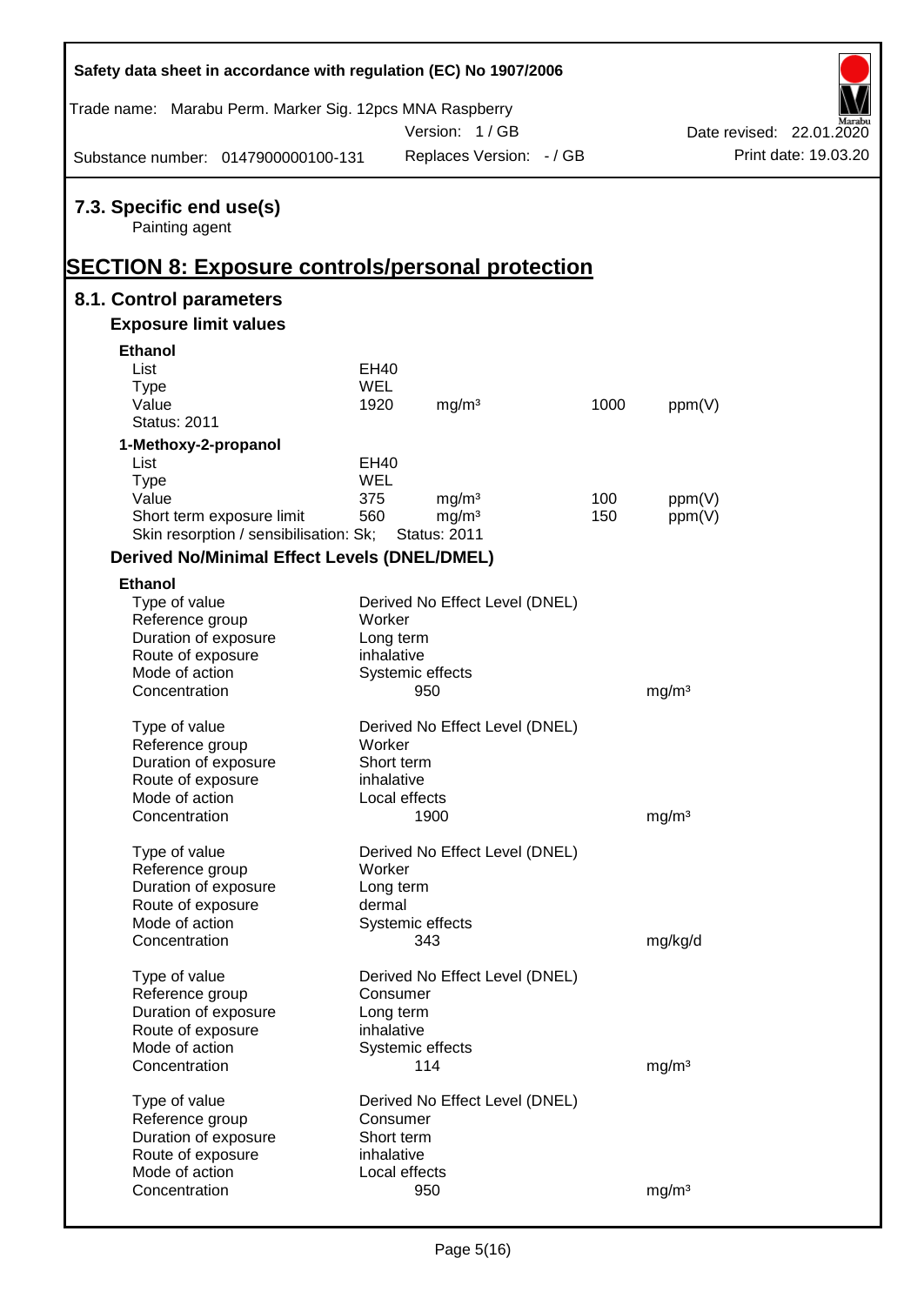| Safety data sheet in accordance with regulation (EC) No 1907/2006 |                                |                          |
|-------------------------------------------------------------------|--------------------------------|--------------------------|
| Trade name: Marabu Perm. Marker Sig. 12pcs MNA Raspberry          |                                |                          |
|                                                                   | Version: 1/GB                  | Date revised: 22.01.2020 |
| Substance number: 0147900000100-131                               | Replaces Version: - / GB       | Print date: 19.03.20     |
| Type of value                                                     | Derived No Effect Level (DNEL) |                          |
| Reference group                                                   | Consumer                       |                          |
| Duration of exposure                                              | Long term                      |                          |
| Route of exposure                                                 | dermal                         |                          |
| Mode of action                                                    | Systemic effects               |                          |
| Concentration                                                     | 206                            | mg/kg/d                  |
| Type of value                                                     | Derived No Effect Level (DNEL) |                          |
| Reference group                                                   | Consumer                       |                          |
| Duration of exposure                                              | Long term                      |                          |
| Route of exposure                                                 | oral                           |                          |
| Mode of action                                                    | Systemic effects               |                          |
| Concentration                                                     | 87                             | mg/kg/d                  |
| 1-Methoxy-2-propanol                                              |                                |                          |
| Type of value                                                     | Derived No Effect Level (DNEL) |                          |
| Reference group                                                   | Worker                         |                          |
| Duration of exposure                                              | Acute                          |                          |
| Route of exposure                                                 | inhalative                     |                          |
| Mode of action                                                    | Local effects                  |                          |
| Concentration                                                     | 553,5                          | mg/m <sup>3</sup>        |
| Type of value                                                     | Derived No Effect Level (DNEL) |                          |
| Reference group                                                   | Worker                         |                          |
| Duration of exposure                                              | Long term                      |                          |
| Route of exposure                                                 | dermal                         |                          |
| Mode of action                                                    | Systemic effects               |                          |
| Concentration                                                     | 50,6                           | mg/person/               |
|                                                                   |                                | d                        |
| Type of value                                                     | Derived No Effect Level (DNEL) |                          |
| Reference group                                                   | Worker                         |                          |
| Duration of exposure                                              | Long term                      |                          |
| Route of exposure                                                 | inhalative                     |                          |
| Mode of action                                                    | Systemic effects               |                          |
| Concentration                                                     | 369                            | mg/m <sup>3</sup>        |
| Type of value                                                     | Derived No Effect Level (DNEL) |                          |
| Reference group                                                   | <b>General Population</b>      |                          |
| Duration of exposure                                              | Long term                      |                          |
| Route of exposure                                                 | dermal                         |                          |
| Mode of action                                                    | Systemic effects               |                          |
| Concentration                                                     | 18,1                           | mg/kg                    |
| Type of value                                                     | Derived No Effect Level (DNEL) |                          |
| Reference group                                                   | <b>General Population</b>      |                          |
| Duration of exposure                                              | Long term                      |                          |
| Route of exposure                                                 | inhalative                     |                          |
| Mode of action                                                    | Systemic effects               |                          |
| Concentration                                                     | 43,9                           | mg/m <sup>3</sup>        |
| Type of value                                                     | Derived No Effect Level (DNEL) |                          |
| Reference group                                                   | <b>General Population</b>      |                          |
| Duration of exposure                                              | Long term                      |                          |
| Route of exposure                                                 | oral                           |                          |
| Mode of action                                                    | Systemic effects               |                          |
| Concentration                                                     | 3,3                            | mg/kg/d                  |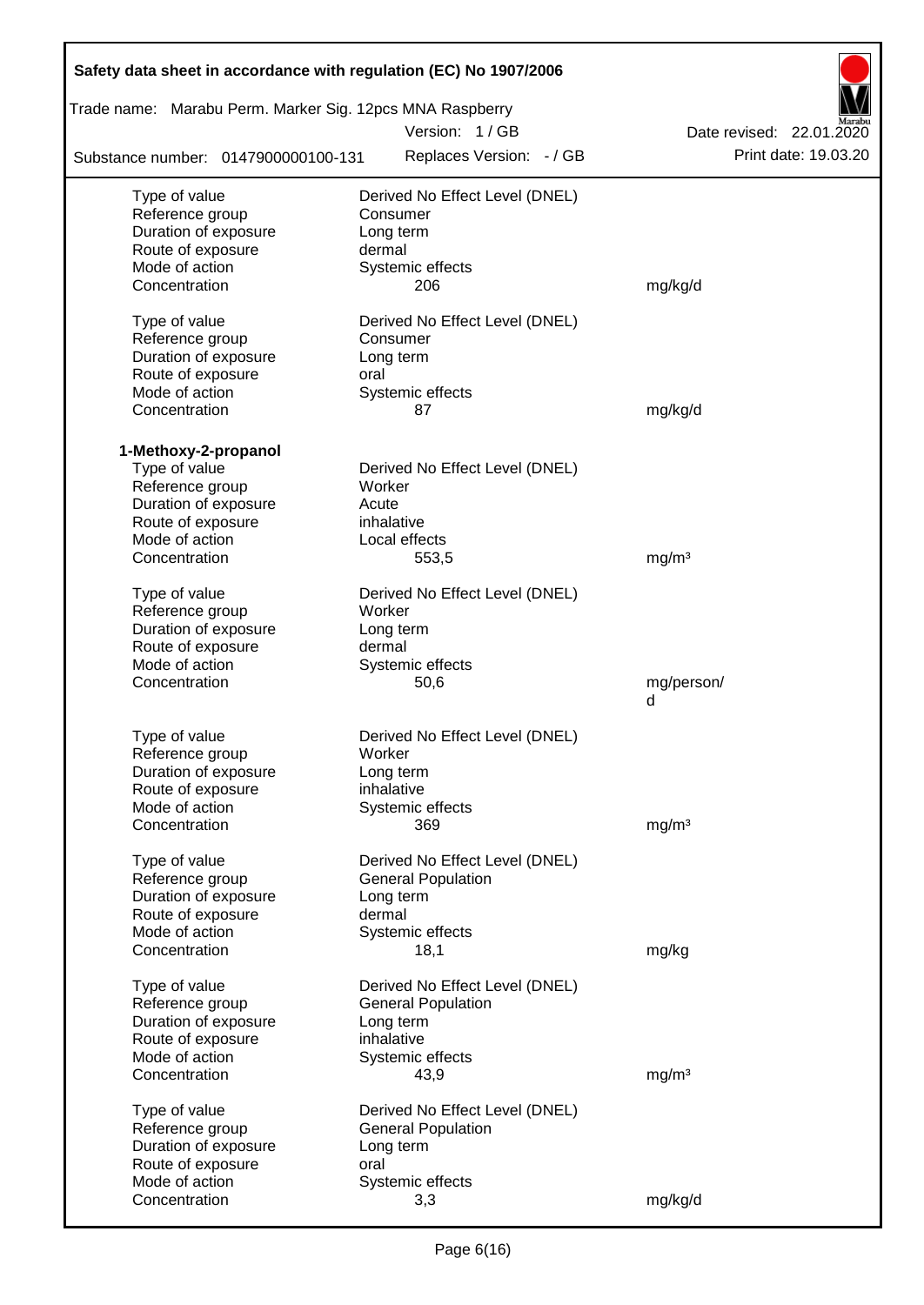Trade name: Marabu Perm. Marker Sig. 12pcs MNA Raspberry

Version: 1 / GB

Substance number: 0147900000100-131

Replaces Version: - / GB Print date: 19.03.20 Date revised: 22.01.2020

| <b>Benzyl alcohol</b> |                                |                   |
|-----------------------|--------------------------------|-------------------|
| Type of value         | Derived No Effect Level (DNEL) |                   |
| Reference group       | Worker                         |                   |
| Duration of exposure  | Long term                      |                   |
| Route of exposure     | inhalative                     |                   |
| Mode of action        | Systemic effects               |                   |
| Concentration         | 22                             | mg/m <sup>3</sup> |
| Type of value         | Derived No Effect Level (DNEL) |                   |
| Reference group       | Worker                         |                   |
| Duration of exposure  | Short term                     |                   |
| Route of exposure     | inhalative                     |                   |
| Mode of action        | Systemic effects               |                   |
| Concentration         | 110                            | mg/m <sup>3</sup> |
|                       |                                |                   |
| Type of value         | Derived No Effect Level (DNEL) |                   |
| Reference group       | Worker                         |                   |
| Duration of exposure  | Long term                      |                   |
| Route of exposure     | dermal                         |                   |
| Mode of action        | Systemic effects               |                   |
| Concentration         | 8                              | mg/kg/d           |
| Type of value         | Derived No Effect Level (DNEL) |                   |
| Reference group       | Worker                         |                   |
| Duration of exposure  | Short term                     |                   |
|                       |                                |                   |
| Route of exposure     | dermal                         |                   |
| Mode of action        | Systemic effects               |                   |
| Concentration         | 40                             | mg/kg/d           |
| Type of value         | Derived No Effect Level (DNEL) |                   |
| Reference group       | Consumer                       |                   |
| Duration of exposure  | Long term                      |                   |
| Route of exposure     | inhalative                     |                   |
| Mode of action        | Systemic effects               |                   |
| Concentration         | 5,4                            | mg/m <sup>3</sup> |
| Type of value         | Derived No Effect Level (DNEL) |                   |
| Reference group       | Consumer                       |                   |
|                       | Short term                     |                   |
| Duration of exposure  | inhalative                     |                   |
| Route of exposure     |                                |                   |
| Mode of action        | Systemic effects               |                   |
| Concentration         | 27                             | mg/m <sup>3</sup> |
| Type of value         | Derived No Effect Level (DNEL) |                   |
| Reference group       | Consumer                       |                   |
| Duration of exposure  | Long term                      |                   |
| Route of exposure     | dermal                         |                   |
| Mode of action        | Systemic effects               |                   |
| Concentration         | 4                              | mg/kg/d           |
|                       |                                |                   |
| Type of value         | Derived No Effect Level (DNEL) |                   |
| Reference group       | Consumer                       |                   |
| Duration of exposure  | Short term                     |                   |
| Route of exposure     | dermal                         |                   |
| Mode of action        | Systemic effects               |                   |
| Concentration         | 20                             | mg/kg/d           |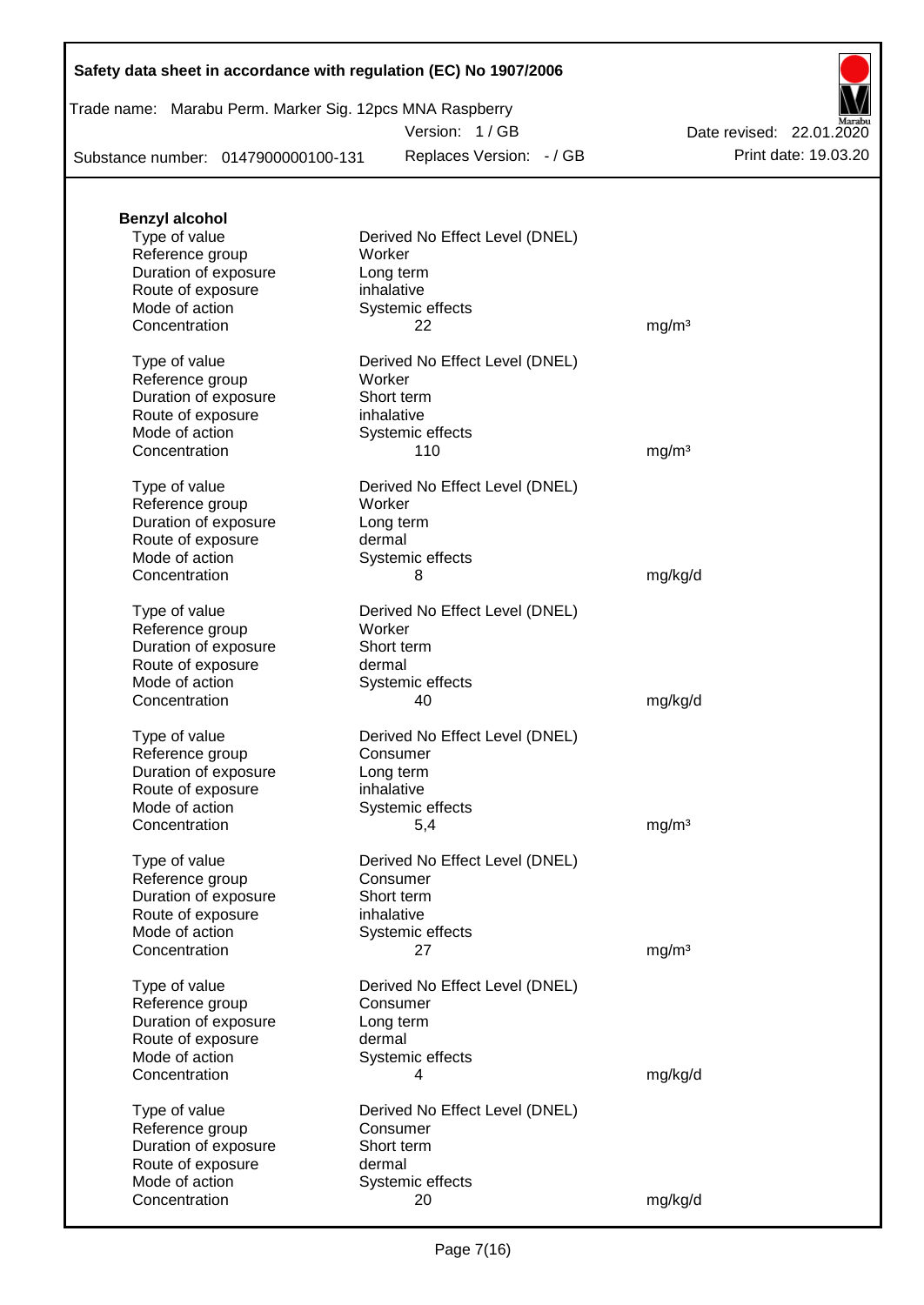| Trade name: Marabu Perm. Marker Sig. 12pcs MNA Raspberry |             |                                |                          |
|----------------------------------------------------------|-------------|--------------------------------|--------------------------|
|                                                          |             | Version: 1/GB                  | Date revised: 22.01.2020 |
| Substance number: 0147900000100-131                      |             | Replaces Version: - / GB       | Print date: 19.03.20     |
| Type of value                                            |             | Derived No Effect Level (DNEL) |                          |
| Reference group                                          |             | Consumer                       |                          |
| Duration of exposure                                     |             | Long term                      |                          |
| Route of exposure                                        | oral        |                                |                          |
| Mode of action                                           |             | Systemic effects               |                          |
| Concentration                                            |             | 4                              | mg/kg/d                  |
| Type of value                                            |             | Derived No Effect Level (DNEL) |                          |
| Reference group                                          |             | Consumer                       |                          |
| Duration of exposure                                     |             | Short term                     |                          |
| Route of exposure                                        | oral        |                                |                          |
| Mode of action                                           |             | Systemic effects               |                          |
| Concentration                                            |             | 20                             | mg/kg/d                  |
| <b>Predicted No Effect Concentration (PNEC)</b>          |             |                                |                          |
| <b>Ethanol</b>                                           |             |                                |                          |
| Type of value                                            | <b>PNEC</b> |                                |                          |
| <b>Type</b>                                              |             | Freshwater                     |                          |
| Concentration                                            |             | 0,96                           | mg/l                     |
| Type of value                                            | <b>PNEC</b> |                                |                          |
| <b>Type</b>                                              |             | Saltwater                      |                          |
| Concentration                                            |             | 0,79                           | mg/l                     |
| Type of value                                            | <b>PNEC</b> |                                |                          |
| <b>Type</b>                                              |             | Water (intermittent release)   |                          |
| Concentration                                            |             | 2,75                           | mg/l                     |
| Type of value                                            | <b>PNEC</b> |                                |                          |
| Type                                                     |             | Sewage treatment plant (STP)   |                          |
| Concentration                                            |             | 580                            | mg/l                     |
| Type of value                                            | <b>PNEC</b> |                                |                          |
| Type                                                     |             | Freshwater sediment            |                          |
| Concentration                                            |             | 3,6                            | mg/kg                    |
| Type of value                                            | <b>PNEC</b> |                                |                          |
| <b>Type</b>                                              |             | Marine sediment                |                          |
| Concentration                                            |             | 2,9                            | mg/kg                    |
| Type of value                                            | <b>PNEC</b> |                                |                          |
| <b>Type</b>                                              | Soil        |                                |                          |
| Concentration                                            |             | 0,63                           | mg/kg                    |
| 1-Methoxy-2-propanol                                     |             |                                |                          |
| Type of value                                            | <b>PNEC</b> |                                |                          |
| <b>Type</b>                                              |             | Freshwater                     |                          |
| Concentration                                            |             | 10                             | mg/l                     |
| Type of value                                            | <b>PNEC</b> |                                |                          |
| <b>Type</b>                                              | Water       |                                |                          |
| Concentration                                            |             | 41,6                           | mg/kg                    |
| Type of value                                            | <b>PNEC</b> |                                |                          |
| <b>Type</b>                                              |             | Sediment                       |                          |
| Concentration                                            |             | 41,6                           | mg/kg                    |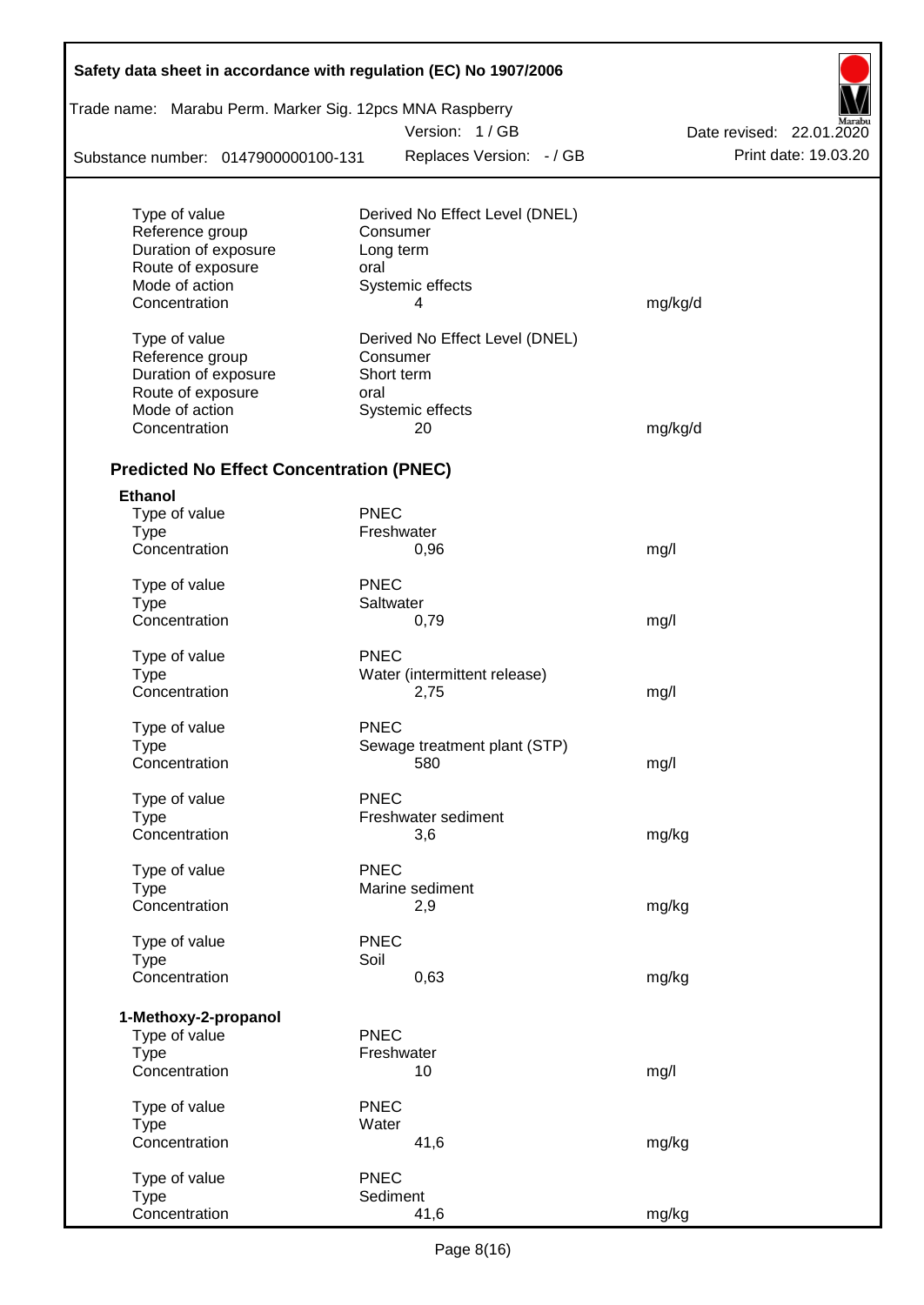|                                     |             | Trade name: Marabu Perm. Marker Sig. 12pcs MNA Raspberry<br>Version: 1/GB | Date revised: 22.01.2020 |
|-------------------------------------|-------------|---------------------------------------------------------------------------|--------------------------|
| Substance number: 0147900000100-131 |             | Replaces Version: - / GB                                                  | Print date: 19.03.20     |
| Type of value                       | <b>PNEC</b> |                                                                           |                          |
| <b>Type</b>                         |             | Marine sediment                                                           |                          |
| Concentration                       |             | 4,17                                                                      | mg/kg                    |
| Type of value                       | <b>PNEC</b> |                                                                           |                          |
| <b>Type</b>                         | Soil        |                                                                           |                          |
| Concentration                       |             | 2,47                                                                      | mg/kg                    |
| Type of value                       | <b>PNEC</b> |                                                                           |                          |
| <b>Type</b>                         |             | Sewage treatment plant (STP)                                              |                          |
| Concentration                       |             | 100                                                                       | mg/l                     |
| <b>Benzyl alcohol</b>               |             |                                                                           |                          |
| Type of value                       | <b>PNEC</b> |                                                                           |                          |
| <b>Type</b>                         |             | Freshwater                                                                |                          |
| Concentration                       |             | 1                                                                         | mg/l                     |
| Type of value                       | <b>PNEC</b> |                                                                           |                          |
| <b>Type</b>                         |             | Saltwater                                                                 |                          |
| Concentration                       |             | 0,1                                                                       | mg/l                     |
| Type of value                       | <b>PNEC</b> |                                                                           |                          |
| <b>Type</b>                         |             | Water (intermittent release)                                              |                          |
| Concentration                       |             | 2,3                                                                       | mg/l                     |
| Type of value                       | <b>PNEC</b> |                                                                           |                          |
| <b>Type</b>                         |             | Sewage treatment plant (STP)                                              |                          |
| Concentration                       |             | 39                                                                        | mg/l                     |
| Type of value                       | <b>PNEC</b> |                                                                           |                          |
| Type                                |             | Freshwater sediment                                                       |                          |
| Concentration                       |             | 5,27                                                                      | mg/kg                    |
| Type of value                       | <b>PNEC</b> |                                                                           |                          |
| <b>Type</b>                         |             | Marine sediment                                                           |                          |
| Concentration                       |             | 0,527                                                                     | mg/kg                    |
| Type of value                       | <b>PNEC</b> |                                                                           |                          |
| <b>Type</b>                         | Soil        |                                                                           |                          |
| Concentration                       |             | 0,456                                                                     | mg/kg                    |

# **8.2. Exposure controls**

#### **Exposure controls**

Provide adequate ventilation. Where reasonably practicable this should be achieved by the use of local exhaust ventilation and good general extraction. If these are not sufficient to maintain concentrations of particulates and solvent vapour below the OEL, suitable respiratory protection must be worn.

#### **Respiratory protection**

If workers are exposed to concentrations above the exposure limit they must use appropriate, certified respirators. Full mask, filter A

#### **Hand protection**

There is no one glove material or combination of materials that will give unlimited resistance to any individual or combination of chemicals.

For prolonged or repeated handling nitrile rubber gloves with textile undergloves are required. Material thickness  $\rightarrow$  0.5 mm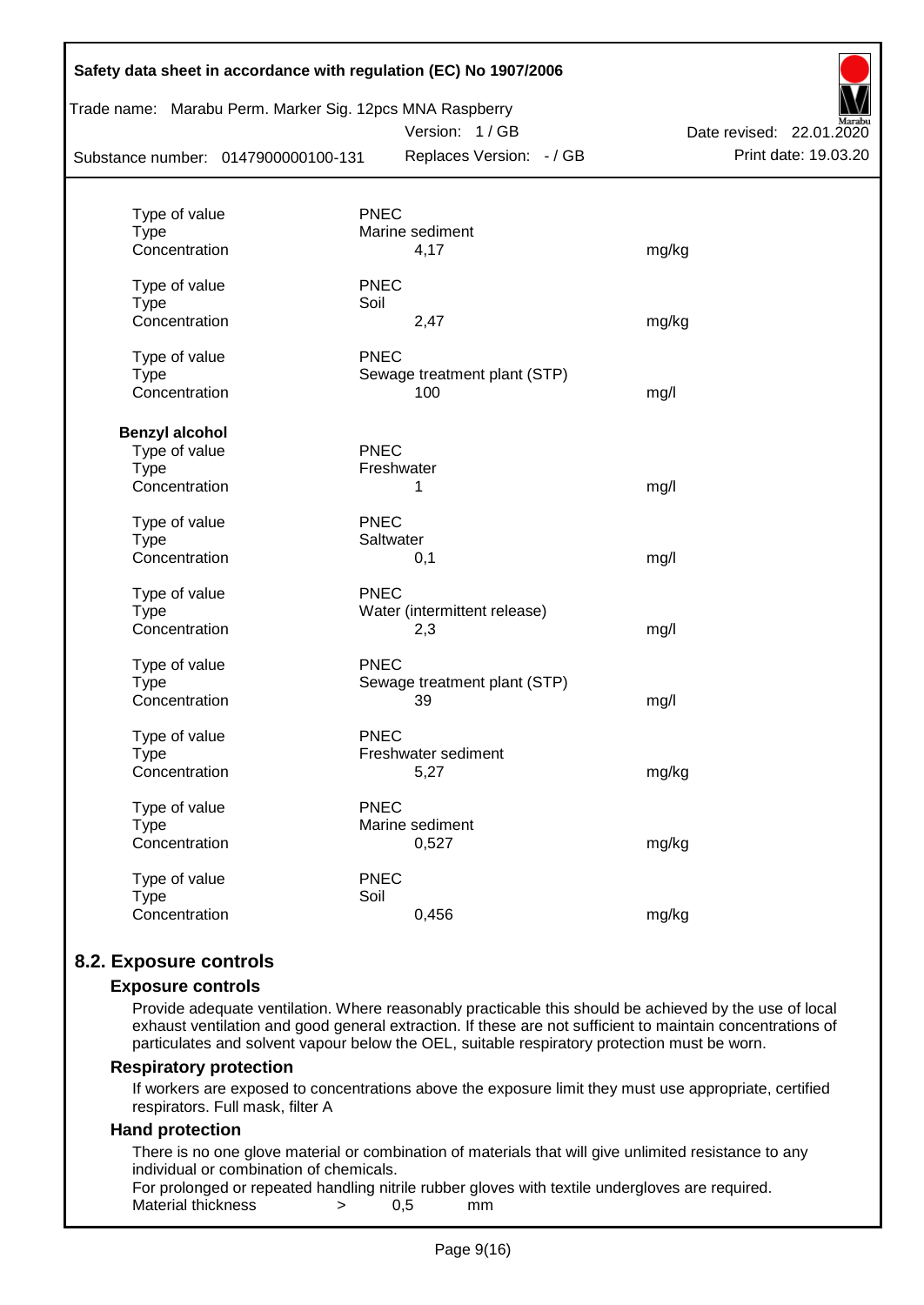| Safety data sheet in accordance with regulation (EC) No 1907/2006                                                                                                                                                                                                                                                                                                                                                                                                                                                                                                                                                                              |                                                 |     |     |                                                                                                                                                                                                                                                                                                                    |
|------------------------------------------------------------------------------------------------------------------------------------------------------------------------------------------------------------------------------------------------------------------------------------------------------------------------------------------------------------------------------------------------------------------------------------------------------------------------------------------------------------------------------------------------------------------------------------------------------------------------------------------------|-------------------------------------------------|-----|-----|--------------------------------------------------------------------------------------------------------------------------------------------------------------------------------------------------------------------------------------------------------------------------------------------------------------------|
| Trade name: Marabu Perm. Marker Sig. 12pcs MNA Raspberry                                                                                                                                                                                                                                                                                                                                                                                                                                                                                                                                                                                       | Version: 1/GB                                   |     |     | Date revised: 22.01.2020                                                                                                                                                                                                                                                                                           |
| Substance number: 0147900000100-131                                                                                                                                                                                                                                                                                                                                                                                                                                                                                                                                                                                                            | Replaces Version: - / GB                        |     |     | Print date: 19.03.20                                                                                                                                                                                                                                                                                               |
| Breakthrough time<br>$\prec$<br>The breakthrough time must be greater than the end use time of the product.<br>replacement must be followed.<br>Gloves should be replaced regularly and if there is any sign of damage to the glove material.<br>Always ensure that gloves are free from defects and that they are stored and used correctly.<br>maintenance.<br>once exposure has occurred.<br>Eye protection<br>Use safety eyewear designed to protect against splash of liquids.<br><b>Body protection</b><br>Cotton or cotton/synthetic overalls or coveralls are normally suitable.<br><b>SECTION 9: Physical and chemical properties</b> | 30                                              | min |     | The instructions and information provided by the glove manufacturer on use, storage, maintenance and<br>The performance or effectiveness of the glove may be reduced by physical/ chemical damage and poor<br>Barrier creams may help to protect the exposed areas of the skin, they should however not be applied |
| 9.1. Information on basic physical and chemical properties                                                                                                                                                                                                                                                                                                                                                                                                                                                                                                                                                                                     |                                                 |     |     |                                                                                                                                                                                                                                                                                                                    |
| <b>Form</b>                                                                                                                                                                                                                                                                                                                                                                                                                                                                                                                                                                                                                                    | liquid                                          |     |     |                                                                                                                                                                                                                                                                                                                    |
| <b>Colour</b>                                                                                                                                                                                                                                                                                                                                                                                                                                                                                                                                                                                                                                  | coloured                                        |     |     |                                                                                                                                                                                                                                                                                                                    |
| <b>Odour</b>                                                                                                                                                                                                                                                                                                                                                                                                                                                                                                                                                                                                                                   | mild, alcoholic                                 |     |     |                                                                                                                                                                                                                                                                                                                    |
| <b>Odour threshold</b>                                                                                                                                                                                                                                                                                                                                                                                                                                                                                                                                                                                                                         |                                                 |     |     |                                                                                                                                                                                                                                                                                                                    |
| Remarks                                                                                                                                                                                                                                                                                                                                                                                                                                                                                                                                                                                                                                        | No data available                               |     |     |                                                                                                                                                                                                                                                                                                                    |
| pH value                                                                                                                                                                                                                                                                                                                                                                                                                                                                                                                                                                                                                                       |                                                 |     |     |                                                                                                                                                                                                                                                                                                                    |
| Value                                                                                                                                                                                                                                                                                                                                                                                                                                                                                                                                                                                                                                          | 5,5                                             | to  | 7,5 |                                                                                                                                                                                                                                                                                                                    |
| <b>Melting point</b><br>Remarks                                                                                                                                                                                                                                                                                                                                                                                                                                                                                                                                                                                                                | not determined                                  |     |     |                                                                                                                                                                                                                                                                                                                    |
| <b>Freezing point</b>                                                                                                                                                                                                                                                                                                                                                                                                                                                                                                                                                                                                                          |                                                 |     |     |                                                                                                                                                                                                                                                                                                                    |
| Remarks                                                                                                                                                                                                                                                                                                                                                                                                                                                                                                                                                                                                                                        | not determined                                  |     |     |                                                                                                                                                                                                                                                                                                                    |
| Initial boiling point and boiling range                                                                                                                                                                                                                                                                                                                                                                                                                                                                                                                                                                                                        |                                                 |     |     |                                                                                                                                                                                                                                                                                                                    |
| Value                                                                                                                                                                                                                                                                                                                                                                                                                                                                                                                                                                                                                                          | 80                                              | to  | 90  | $\rm ^{\circ}C$                                                                                                                                                                                                                                                                                                    |
| <b>Flash point</b>                                                                                                                                                                                                                                                                                                                                                                                                                                                                                                                                                                                                                             |                                                 |     |     |                                                                                                                                                                                                                                                                                                                    |
| Value                                                                                                                                                                                                                                                                                                                                                                                                                                                                                                                                                                                                                                          | 35                                              |     |     | °C                                                                                                                                                                                                                                                                                                                 |
| Method                                                                                                                                                                                                                                                                                                                                                                                                                                                                                                                                                                                                                                         | ASTM D 6450 (CCCFP)                             |     |     |                                                                                                                                                                                                                                                                                                                    |
| Evaporation rate (ether $= 1$ ) :                                                                                                                                                                                                                                                                                                                                                                                                                                                                                                                                                                                                              |                                                 |     |     |                                                                                                                                                                                                                                                                                                                    |
| Remarks                                                                                                                                                                                                                                                                                                                                                                                                                                                                                                                                                                                                                                        | not determined                                  |     |     |                                                                                                                                                                                                                                                                                                                    |
| Flammability (solid, gas)<br>Not applicable                                                                                                                                                                                                                                                                                                                                                                                                                                                                                                                                                                                                    |                                                 |     |     |                                                                                                                                                                                                                                                                                                                    |
| Upper/lower flammability or explosive limits                                                                                                                                                                                                                                                                                                                                                                                                                                                                                                                                                                                                   |                                                 |     |     |                                                                                                                                                                                                                                                                                                                    |
| Lower explosion limit<br>Upper explosion limit<br>Source                                                                                                                                                                                                                                                                                                                                                                                                                                                                                                                                                                                       | 1,5<br>appr.<br>15<br>appr.<br>Literature value |     |     | %(V)<br>$%$ (V)                                                                                                                                                                                                                                                                                                    |
| <b>Vapour density</b>                                                                                                                                                                                                                                                                                                                                                                                                                                                                                                                                                                                                                          |                                                 |     |     |                                                                                                                                                                                                                                                                                                                    |
| Remarks                                                                                                                                                                                                                                                                                                                                                                                                                                                                                                                                                                                                                                        | not determined                                  |     |     |                                                                                                                                                                                                                                                                                                                    |
| <b>Density</b>                                                                                                                                                                                                                                                                                                                                                                                                                                                                                                                                                                                                                                 |                                                 |     |     |                                                                                                                                                                                                                                                                                                                    |
| Remarks                                                                                                                                                                                                                                                                                                                                                                                                                                                                                                                                                                                                                                        | not determined                                  |     |     |                                                                                                                                                                                                                                                                                                                    |
| Solubility in water                                                                                                                                                                                                                                                                                                                                                                                                                                                                                                                                                                                                                            |                                                 |     |     |                                                                                                                                                                                                                                                                                                                    |
| Remarks                                                                                                                                                                                                                                                                                                                                                                                                                                                                                                                                                                                                                                        | partially miscible                              |     |     |                                                                                                                                                                                                                                                                                                                    |
| <b>Partition coefficient: n-octanol/water</b>                                                                                                                                                                                                                                                                                                                                                                                                                                                                                                                                                                                                  |                                                 |     |     |                                                                                                                                                                                                                                                                                                                    |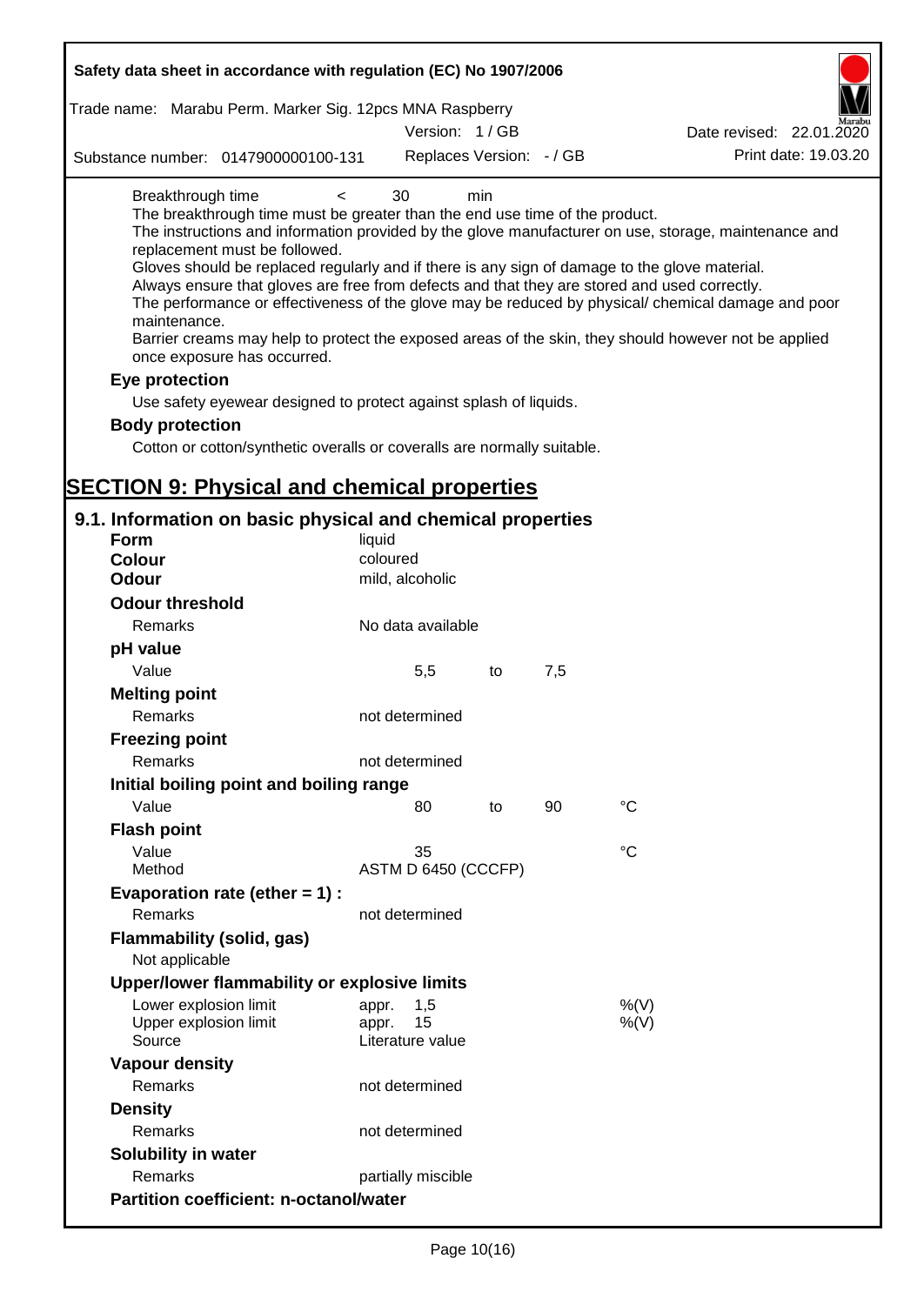| Safety data sheet in accordance with regulation (EC) No 1907/2006                                                                                                     |        |                                                  |    |   |                                                                                                        |
|-----------------------------------------------------------------------------------------------------------------------------------------------------------------------|--------|--------------------------------------------------|----|---|--------------------------------------------------------------------------------------------------------|
| Trade name: Marabu Perm. Marker Sig. 12pcs MNA Raspberry                                                                                                              |        | Version: 1/GB                                    |    |   | Date revised: 22.01.2020                                                                               |
| Substance number: 0147900000100-131                                                                                                                                   |        | Replaces Version: - / GB                         |    |   | Print date: 19.03.20                                                                                   |
| Remarks                                                                                                                                                               |        | Not applicable                                   |    |   |                                                                                                        |
| Ignition temperature                                                                                                                                                  |        |                                                  |    |   |                                                                                                        |
| Value                                                                                                                                                                 | appr.  | 287                                              |    |   | °C                                                                                                     |
| Source                                                                                                                                                                |        | Literature value                                 |    |   |                                                                                                        |
| <b>Viscosity</b>                                                                                                                                                      |        |                                                  |    |   |                                                                                                        |
| Value                                                                                                                                                                 |        | 3                                                | to | 6 | mPa.s                                                                                                  |
| <b>Efflux time</b>                                                                                                                                                    |        |                                                  |    |   |                                                                                                        |
| Remarks                                                                                                                                                               |        | not determined                                   |    |   |                                                                                                        |
| <b>Explosive properties</b>                                                                                                                                           |        |                                                  |    |   |                                                                                                        |
| evaluation                                                                                                                                                            | no     |                                                  |    |   |                                                                                                        |
| <b>Oxidising properties</b>                                                                                                                                           |        |                                                  |    |   |                                                                                                        |
| evaluation                                                                                                                                                            |        | None known                                       |    |   |                                                                                                        |
| 9.2. Other information                                                                                                                                                |        |                                                  |    |   |                                                                                                        |
| <b>Other information</b>                                                                                                                                              |        |                                                  |    |   |                                                                                                        |
|                                                                                                                                                                       |        |                                                  |    |   | The physical specifications are approximate values and refer to the used safety relevant component(s). |
|                                                                                                                                                                       |        |                                                  |    |   |                                                                                                        |
| <b>SECTION 10: Stability and reactivity</b>                                                                                                                           |        |                                                  |    |   |                                                                                                        |
| 10.1. Reactivity<br>No hazardous reactions when stored and handled according to prescribed instructions.                                                              |        |                                                  |    |   |                                                                                                        |
| 10.2. Chemical stability<br>Stable under recommended storage and handling conditions (see section 7).                                                                 |        |                                                  |    |   |                                                                                                        |
| 10.3. Possibility of hazardous reactions<br>Keep away from oxidising agents, strongly alkaline and strongly acid materials in order to avoid<br>exothermic reactions. |        |                                                  |    |   |                                                                                                        |
| 10.4. Conditions to avoid<br>When exposed to high temperatures may produce hazardous decomposition products.                                                          |        |                                                  |    |   |                                                                                                        |
| 10.5. Incompatible materials<br>No hazardous reactions when stored and handled according to prescribed instructions.                                                  |        |                                                  |    |   |                                                                                                        |
| 10.6. Hazardous decomposition products                                                                                                                                |        |                                                  |    |   |                                                                                                        |
| See chapter 5.2 (Firefighting measures - Special hazards arising from the substance or mixture).                                                                      |        |                                                  |    |   |                                                                                                        |
| <b>SECTION 11: Toxicological information</b>                                                                                                                          |        |                                                  |    |   |                                                                                                        |
| 11.1. Information on toxicological effects                                                                                                                            |        |                                                  |    |   |                                                                                                        |
| <b>Acute oral toxicity</b>                                                                                                                                            |        |                                                  |    |   |                                                                                                        |
| <b>ATE</b>                                                                                                                                                            | $\geq$ | 2.000                                            |    |   | mg/kg                                                                                                  |
| Method                                                                                                                                                                |        | calculated value (Regulation (EC) No. 1272/2008) |    |   |                                                                                                        |
| <b>Acute oral toxicity (Components)</b>                                                                                                                               |        |                                                  |    |   |                                                                                                        |
| 1-Methoxy-2-propanol                                                                                                                                                  |        |                                                  |    |   |                                                                                                        |
| Species                                                                                                                                                               | rat    |                                                  |    |   |                                                                                                        |
| LD50                                                                                                                                                                  |        | 5200                                             |    |   | mg/kg                                                                                                  |
| <b>Benzyl alcohol</b>                                                                                                                                                 |        |                                                  |    |   |                                                                                                        |
| Species<br>LD50                                                                                                                                                       | rat    | 1620                                             |    |   | mg/kg                                                                                                  |
| <b>Acute dermal toxicity</b>                                                                                                                                          |        |                                                  |    |   |                                                                                                        |
| Remarks                                                                                                                                                               |        |                                                  |    |   | Based on available data, the classification criteria are not met.                                      |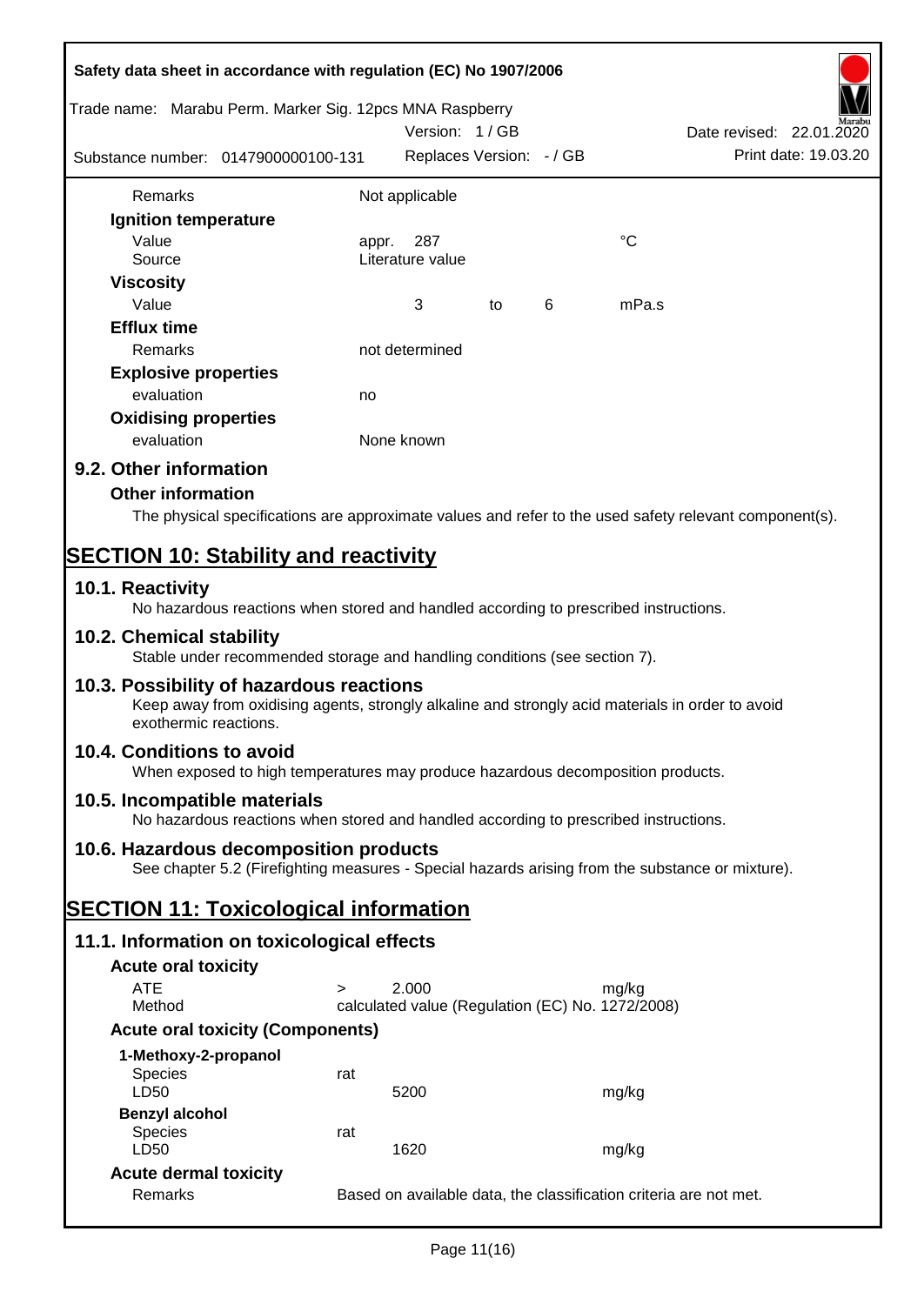| Trade name: Marabu Perm. Marker Sig. 12pcs MNA Raspberry<br>Substance number: 0147900000100-131 |                  |            | Version: 1 / GB<br>Replaces Version: - / GB | Date revised: 22.01.2020<br>Print date: 19.03.20                                                                                                                                                                                                                                                                                                                                                                      |  |
|-------------------------------------------------------------------------------------------------|------------------|------------|---------------------------------------------|-----------------------------------------------------------------------------------------------------------------------------------------------------------------------------------------------------------------------------------------------------------------------------------------------------------------------------------------------------------------------------------------------------------------------|--|
| <b>Acute dermal toxicity (Components)</b>                                                       |                  |            |                                             |                                                                                                                                                                                                                                                                                                                                                                                                                       |  |
| 1-Methoxy-2-propanol                                                                            |                  |            |                                             |                                                                                                                                                                                                                                                                                                                                                                                                                       |  |
| Species                                                                                         | rabbit           |            |                                             |                                                                                                                                                                                                                                                                                                                                                                                                                       |  |
| LD50                                                                                            |                  | 14000      |                                             | mg/kg                                                                                                                                                                                                                                                                                                                                                                                                                 |  |
| <b>Acute inhalational toxicity</b>                                                              |                  |            |                                             |                                                                                                                                                                                                                                                                                                                                                                                                                       |  |
| <b>ATE</b><br>Administration/Form                                                               | $\geq$<br>Vapors | 20         |                                             | mg/l                                                                                                                                                                                                                                                                                                                                                                                                                  |  |
| Method                                                                                          |                  |            |                                             | calculated value (Regulation (EC) No. 1272/2008)                                                                                                                                                                                                                                                                                                                                                                      |  |
| Remarks                                                                                         |                  |            |                                             | Based on available data, the classification criteria are not met.                                                                                                                                                                                                                                                                                                                                                     |  |
| <b>Acute inhalative toxicity (Components)</b>                                                   |                  |            |                                             |                                                                                                                                                                                                                                                                                                                                                                                                                       |  |
| <b>Benzyl alcohol</b>                                                                           |                  |            |                                             |                                                                                                                                                                                                                                                                                                                                                                                                                       |  |
| <b>Species</b>                                                                                  | rat              |            |                                             |                                                                                                                                                                                                                                                                                                                                                                                                                       |  |
| LD <sub>0</sub><br>Duration of exposure                                                         |                  | 4,178<br>4 | h                                           | mg/l                                                                                                                                                                                                                                                                                                                                                                                                                  |  |
| Administration/Form                                                                             | Dust/Mist        |            |                                             |                                                                                                                                                                                                                                                                                                                                                                                                                       |  |
| Method                                                                                          | OECD 403         |            |                                             |                                                                                                                                                                                                                                                                                                                                                                                                                       |  |
| <b>Benzyl alcohol</b>                                                                           |                  |            |                                             |                                                                                                                                                                                                                                                                                                                                                                                                                       |  |
| <b>Species</b>                                                                                  | rat              |            |                                             |                                                                                                                                                                                                                                                                                                                                                                                                                       |  |
| LD50<br>Duration of exposure                                                                    | $\geq$           | 5<br>4     | h                                           | mg/l                                                                                                                                                                                                                                                                                                                                                                                                                  |  |
| Administration/Form                                                                             | Dust/Mist        |            |                                             |                                                                                                                                                                                                                                                                                                                                                                                                                       |  |
| Method                                                                                          | OECD 403         |            |                                             |                                                                                                                                                                                                                                                                                                                                                                                                                       |  |
| <b>Skin corrosion/irritation</b>                                                                |                  |            |                                             |                                                                                                                                                                                                                                                                                                                                                                                                                       |  |
| Remarks                                                                                         |                  |            |                                             | Based on available data, the classification criteria are not met.                                                                                                                                                                                                                                                                                                                                                     |  |
| Serious eye damage/irritation                                                                   |                  |            |                                             |                                                                                                                                                                                                                                                                                                                                                                                                                       |  |
| evaluation                                                                                      | irritant         |            |                                             |                                                                                                                                                                                                                                                                                                                                                                                                                       |  |
| Remarks                                                                                         |                  |            | The classification criteria are met.        |                                                                                                                                                                                                                                                                                                                                                                                                                       |  |
| <b>Sensitization</b>                                                                            |                  |            |                                             |                                                                                                                                                                                                                                                                                                                                                                                                                       |  |
| Remarks                                                                                         |                  |            |                                             | Based on available data, the classification criteria are not met.                                                                                                                                                                                                                                                                                                                                                     |  |
| <b>Mutagenicity</b>                                                                             |                  |            |                                             |                                                                                                                                                                                                                                                                                                                                                                                                                       |  |
| Remarks                                                                                         |                  |            |                                             | Based on available data, the classification criteria are not met.                                                                                                                                                                                                                                                                                                                                                     |  |
| <b>Reproductive toxicity</b>                                                                    |                  |            |                                             |                                                                                                                                                                                                                                                                                                                                                                                                                       |  |
| Remarks                                                                                         |                  |            |                                             | Based on available data, the classification criteria are not met.                                                                                                                                                                                                                                                                                                                                                     |  |
| Carcinogenicity                                                                                 |                  |            |                                             |                                                                                                                                                                                                                                                                                                                                                                                                                       |  |
| Remarks                                                                                         |                  |            |                                             | Based on available data, the classification criteria are not met.                                                                                                                                                                                                                                                                                                                                                     |  |
| <b>Specific Target Organ Toxicity (STOT)</b>                                                    |                  |            |                                             |                                                                                                                                                                                                                                                                                                                                                                                                                       |  |
| <b>Single exposure</b>                                                                          |                  |            |                                             |                                                                                                                                                                                                                                                                                                                                                                                                                       |  |
| Remarks                                                                                         |                  |            | The classification criteria are met.        |                                                                                                                                                                                                                                                                                                                                                                                                                       |  |
| evaluation                                                                                      |                  |            | May cause drowsiness or dizziness.          |                                                                                                                                                                                                                                                                                                                                                                                                                       |  |
| <b>Repeated exposure</b><br>Remarks                                                             |                  |            |                                             |                                                                                                                                                                                                                                                                                                                                                                                                                       |  |
|                                                                                                 |                  |            |                                             | Based on available data, the classification criteria are not met.                                                                                                                                                                                                                                                                                                                                                     |  |
| <b>Aspiration hazard</b><br>Based on available data, the classification criteria are not met.   |                  |            |                                             |                                                                                                                                                                                                                                                                                                                                                                                                                       |  |
|                                                                                                 |                  |            |                                             |                                                                                                                                                                                                                                                                                                                                                                                                                       |  |
|                                                                                                 |                  |            |                                             |                                                                                                                                                                                                                                                                                                                                                                                                                       |  |
| <b>Experience in practice</b>                                                                   |                  |            |                                             | Exposure to component solvents vapours concentration in excess of the stated occupational exposure<br>limit may result in adverse health effects such as mucous membrane and respiratory system irritation<br>and adverse effects on kidney, liver and central nervous system. Symptoms and signs include headache,<br>dizziness, fatigue, muscular weakness, drowsiness and in extreme cases, loss of consciousness. |  |

Solvents may cause some of the above effects by absorption through the skin. Repeated or prolonged contact with the mixture may cause removal of natural fat from the skin resulting in non-allergic contact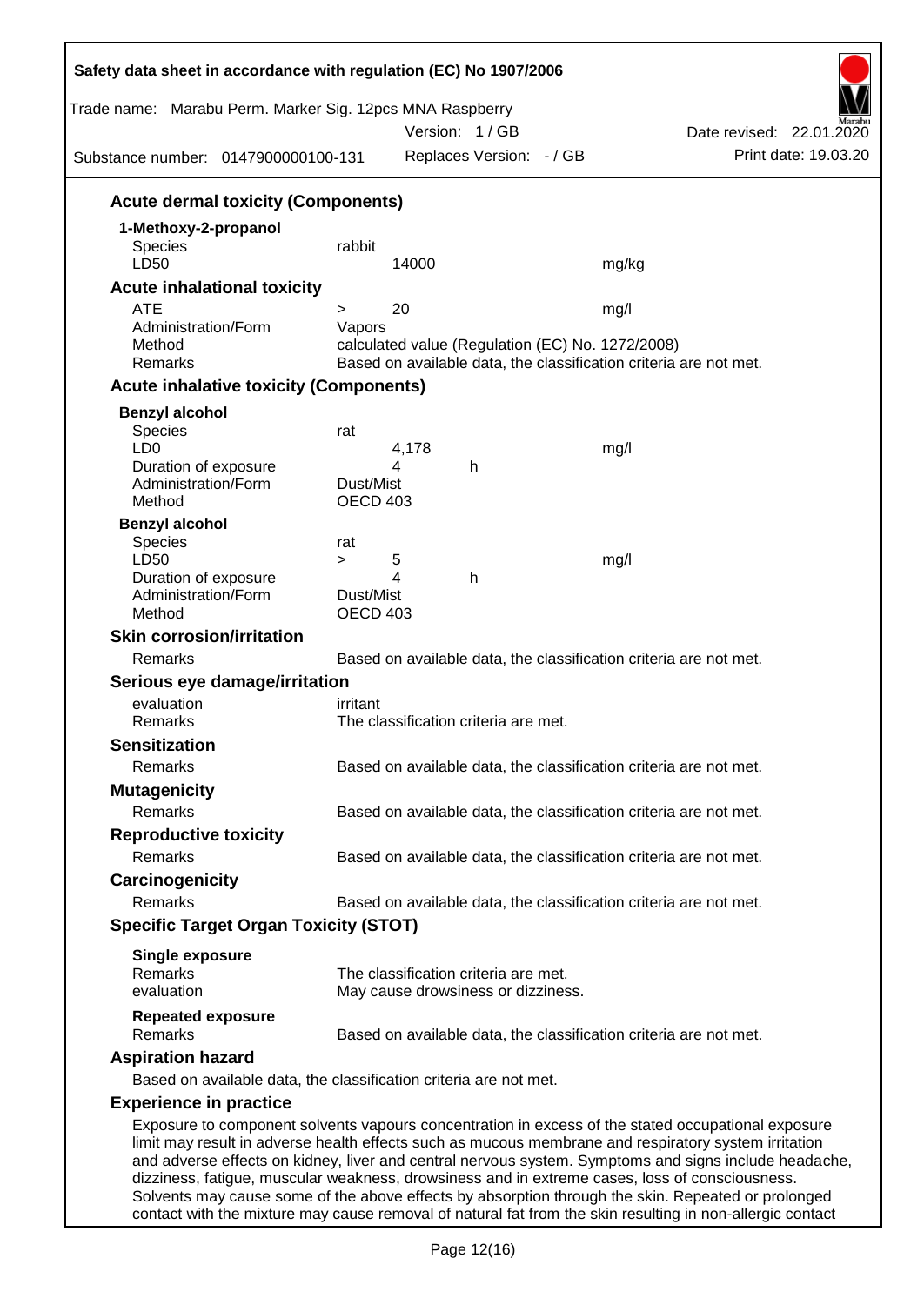| Trade name: Marabu Perm. Marker Sig. 12pcs MNA Raspberry                                                                                                                                                             |                   |                              |                              |                                                                                                                                                                                                                                                                                                                  |
|----------------------------------------------------------------------------------------------------------------------------------------------------------------------------------------------------------------------|-------------------|------------------------------|------------------------------|------------------------------------------------------------------------------------------------------------------------------------------------------------------------------------------------------------------------------------------------------------------------------------------------------------------|
|                                                                                                                                                                                                                      |                   |                              | Version: 1/GB                | Date revised: 22.01.2020                                                                                                                                                                                                                                                                                         |
| Substance number: 0147900000100-131                                                                                                                                                                                  |                   |                              | Replaces Version: - / GB     | Print date: 19.03.20                                                                                                                                                                                                                                                                                             |
| long-term exposure by oral, inhalation and dermal routes of exposure and eye contact.                                                                                                                                |                   |                              |                              | dermatitis and absorption through the skin. The liquid splashed in the eyes may cause irritation and<br>reversible damage. Ingestion may cause nausea, diarrhoea and vomiting. This takes into account, where<br>known, delayed and immediate effects and also chronic effects of components from short-term and |
| <b>Other information</b>                                                                                                                                                                                             |                   |                              |                              |                                                                                                                                                                                                                                                                                                                  |
| There are no data available on the mixture itself.<br>The mixture has been assessed following the additivity method of the CLP Regulation (EC) No<br>1272/2008 and classified for toxicological hazards accordingly. |                   |                              |                              |                                                                                                                                                                                                                                                                                                                  |
| <b>SECTION 12: Ecological information</b>                                                                                                                                                                            |                   |                              |                              |                                                                                                                                                                                                                                                                                                                  |
| 12.1. Toxicity                                                                                                                                                                                                       |                   |                              |                              |                                                                                                                                                                                                                                                                                                                  |
| <b>General information</b>                                                                                                                                                                                           |                   |                              |                              |                                                                                                                                                                                                                                                                                                                  |
| There are no data available on the mixture itself. Do not allow to enter drains or water courses. The<br>and is classified for eco-toxicological properties accordingly. See Sections 2 and 3 for details.           |                   |                              |                              | mixture has been assessed following the summation method of the CLP Regulation (EC) No 1272/2008                                                                                                                                                                                                                 |
| <b>Fish toxicity (Components)</b>                                                                                                                                                                                    |                   |                              |                              |                                                                                                                                                                                                                                                                                                                  |
| 1-Methoxy-2-propanol<br><b>Species</b><br>LC <sub>0</sub>                                                                                                                                                            | $\geq$            | 4600                         | golden orfe (Leuciscus idus) | mg/l                                                                                                                                                                                                                                                                                                             |
| Duration of exposure                                                                                                                                                                                                 |                   | 96                           | h                            |                                                                                                                                                                                                                                                                                                                  |
| <b>Daphnia toxicity (Components)</b>                                                                                                                                                                                 |                   |                              |                              |                                                                                                                                                                                                                                                                                                                  |
| 1-Methoxy-2-propanol<br>Species<br><b>EC50</b>                                                                                                                                                                       |                   | Daphnia magna<br>23300<br>48 |                              | mg/l                                                                                                                                                                                                                                                                                                             |
| Duration of exposure<br><b>Algae toxicity (Components)</b>                                                                                                                                                           |                   |                              | h                            |                                                                                                                                                                                                                                                                                                                  |
| 1-Methoxy-2-propanol                                                                                                                                                                                                 |                   |                              |                              |                                                                                                                                                                                                                                                                                                                  |
| Species<br><b>EC50</b><br>Duration of exposure                                                                                                                                                                       | $\geq$            | Desmodesmus<br>1000<br>168   | h                            | mg/l                                                                                                                                                                                                                                                                                                             |
| <b>Bacteria toxicity (Components)</b>                                                                                                                                                                                |                   |                              |                              |                                                                                                                                                                                                                                                                                                                  |
| 1-Methoxy-2-propanol<br><b>Species</b><br><b>EC50</b>                                                                                                                                                                | $\geq$            | activated sludge<br>1000     |                              | mg/l                                                                                                                                                                                                                                                                                                             |
| 12.2. Persistence and degradability                                                                                                                                                                                  |                   |                              |                              |                                                                                                                                                                                                                                                                                                                  |
| <b>General information</b>                                                                                                                                                                                           |                   |                              |                              |                                                                                                                                                                                                                                                                                                                  |
| No data available                                                                                                                                                                                                    |                   |                              |                              |                                                                                                                                                                                                                                                                                                                  |
| <b>Biodegradability (Components)</b>                                                                                                                                                                                 |                   |                              |                              |                                                                                                                                                                                                                                                                                                                  |
| 1-Methoxy-2-propanol                                                                                                                                                                                                 |                   |                              |                              |                                                                                                                                                                                                                                                                                                                  |
| Value                                                                                                                                                                                                                |                   | 90                           |                              | %                                                                                                                                                                                                                                                                                                                |
| Duration of test<br>evaluation<br>Method                                                                                                                                                                             | <b>OECD 301 F</b> | 28                           | d                            | Readily biodegradable (according to OECD criteria)                                                                                                                                                                                                                                                               |
| 12.3. Bioaccumulative potential                                                                                                                                                                                      |                   |                              |                              |                                                                                                                                                                                                                                                                                                                  |
| <b>General information</b>                                                                                                                                                                                           |                   |                              |                              |                                                                                                                                                                                                                                                                                                                  |
| There are no data available on the mixture itself.                                                                                                                                                                   |                   |                              |                              |                                                                                                                                                                                                                                                                                                                  |
| Partition coefficient: n-octanol/water                                                                                                                                                                               |                   |                              |                              |                                                                                                                                                                                                                                                                                                                  |
| Remarks                                                                                                                                                                                                              |                   | Not applicable               |                              |                                                                                                                                                                                                                                                                                                                  |
|                                                                                                                                                                                                                      |                   |                              | $D_{200}$ $12(16)$           |                                                                                                                                                                                                                                                                                                                  |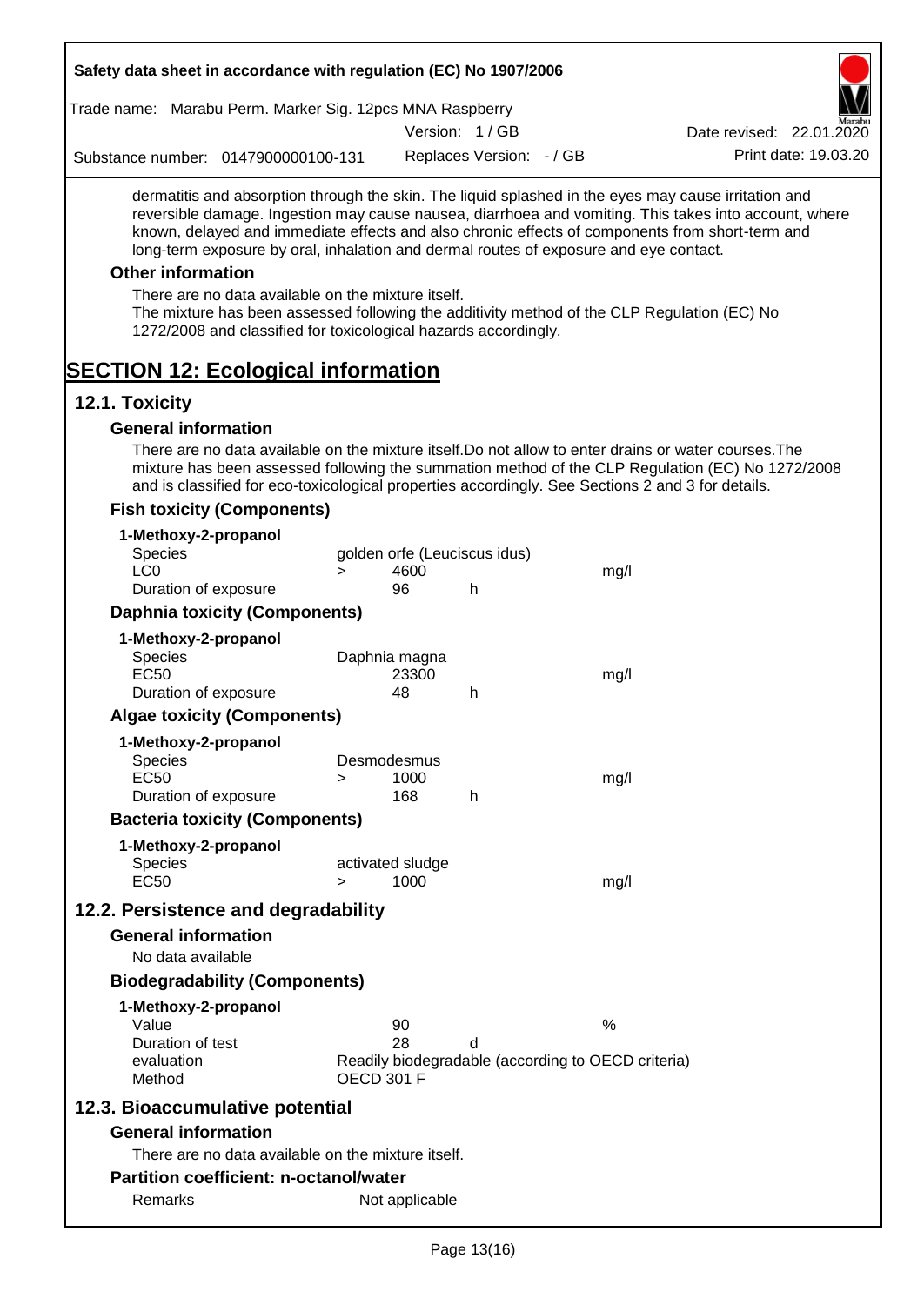Trade name: Marabu Perm. Marker Sig. 12pcs MNA Raspberry

Version: 1 / GB

Substance number: 0147900000100-131

Replaces Version: - / GB Print date: 19.03.20 Date revised: 22.01.2020

## **12.4. Mobility in soil**

## **General information**

There are no data available on the mixture itself.

## **12.5. Results of PBT and vPvB assessment**

#### **General information**

There are no data available on the mixture itself.

## **12.6. Other adverse effects**

## **General information**

There are no data available on the mixture itself.

# **SECTION 13: Disposal considerations**

## **13.1. Waste treatment methods**

## **Disposal recommendations for the product**

Do not allow to enter drains or water courses. Wastes and emptied containers should be classified in accordance with relevant national regulation. The European Waste Catalogue classification of this product, when disposed of as waste is EWC waste code 08 03 12\* waste ink containing dangerous substances If this product is mixed with other wastes, the original waste product code may no longer apply and the appropriate code should be assigned. For further information contact your local waste authority.

## **Disposal recommendations for packaging**

Using information provided in this safety data sheet, advice should be obtained from the relevant waste authority on the classification of empty containers. Empty containers must be scrapped or reconditioned.

Not emptied containers are hazardous waste (waste code number 150110).

# **SECTION 14: Transport information**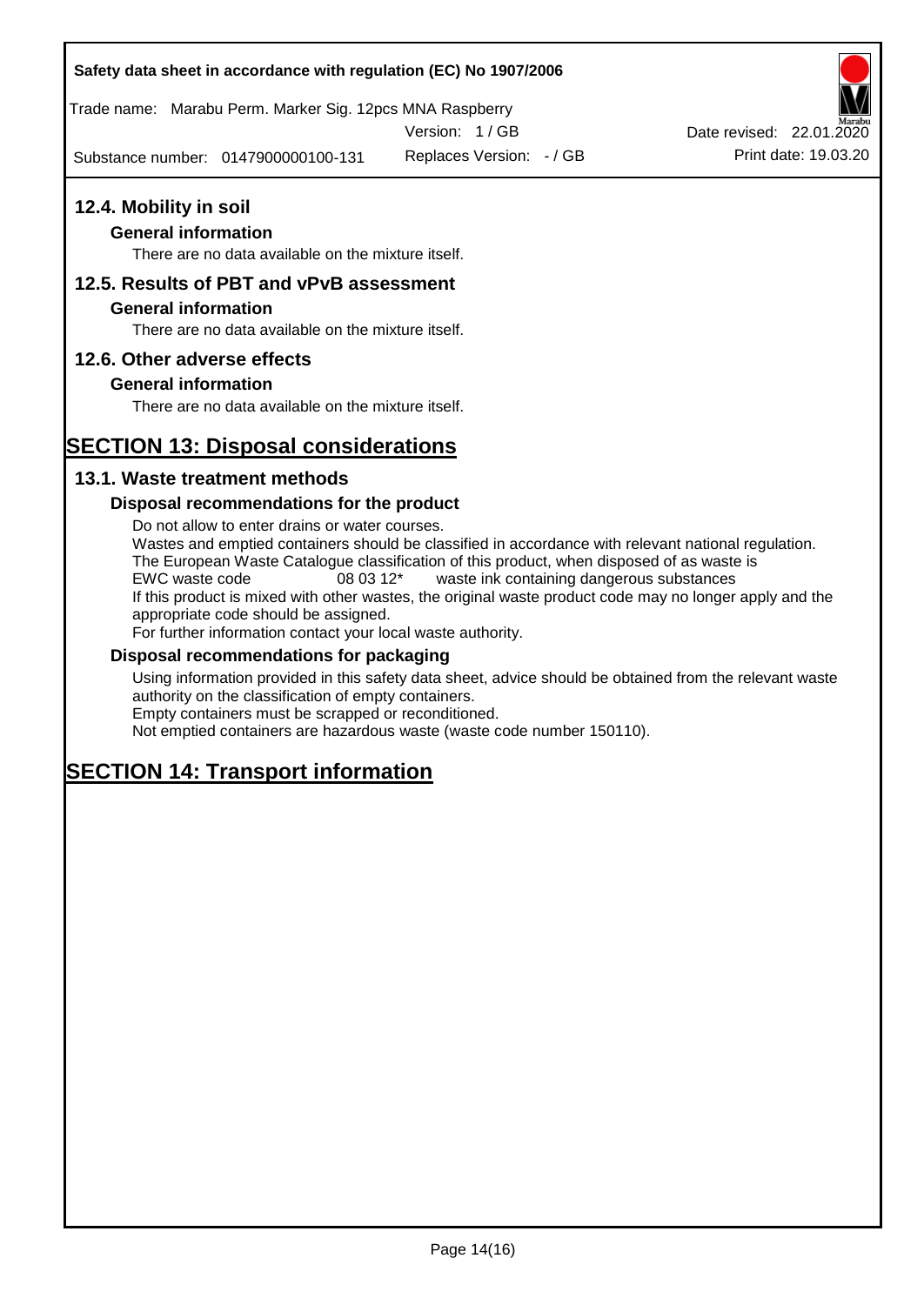| Safety data sheet in accordance with regulation (EC) No 1907/2006 |  |
|-------------------------------------------------------------------|--|
|-------------------------------------------------------------------|--|

## Trade name: Marabu Perm. Marker Sig. 12pcs MNA Raspberry



Replaces Version:  $-$  / GB Print date: 19.03.20 Date revised: 22.01.2020

Substance number: 0147900000100-131

|                                     | <b>Land transport ADR/RID</b> | <b>Marine transport</b><br><b>IMDG/GGVSee</b> | Air transport<br><b>ICAO/IATA</b> |
|-------------------------------------|-------------------------------|-----------------------------------------------|-----------------------------------|
| Tunnel restriction code             | D/E                           |                                               |                                   |
| 14.1. UN number                     | 1263                          | 1263                                          | 1263                              |
| 14.2. UN proper shipping name       | <b>PAINT</b>                  | <b>PAINT</b>                                  | <b>PAINT</b>                      |
| 14.3. Transport hazard<br>class(es) | 3                             | 3                                             | 3                                 |
| Label                               |                               |                                               |                                   |
| 14.4. Packing group                 | III                           | Ш                                             | Ш                                 |
| Special provision                   | 640E                          |                                               |                                   |
| <b>Limited Quantity</b>             | 51                            |                                               |                                   |
| Transport category                  | 3                             |                                               |                                   |
| 14.5. Environmental hazards         |                               | no                                            |                                   |

## **Information for all modes of transport**

## **14.6. Special precautions for user**

Transport within the user's premises:

Always transport in closed containers that are upright and secure.

Ensure that persons transporting the product know what to do in the event of an accident or spillage.

## **Other information**

**14.7. Transport in bulk according to Annex II of Marpol and the IBC Code**

# no

# **SECTION 15: Regulatory information**

## **15.1. Safety, health and environmental regulations/legislation specific for the substance or mixture**

## **VOC**

VOC (EU) 75 %

## **Other information**

The product does not contain substances of very high concern (SVHC).

## **15.2. Chemical safety assessment**

For this preparation a chemical safety assessment has not been carried out.

# **SECTION 16: Other information**

**Hazard statements listed in Chapter 3**